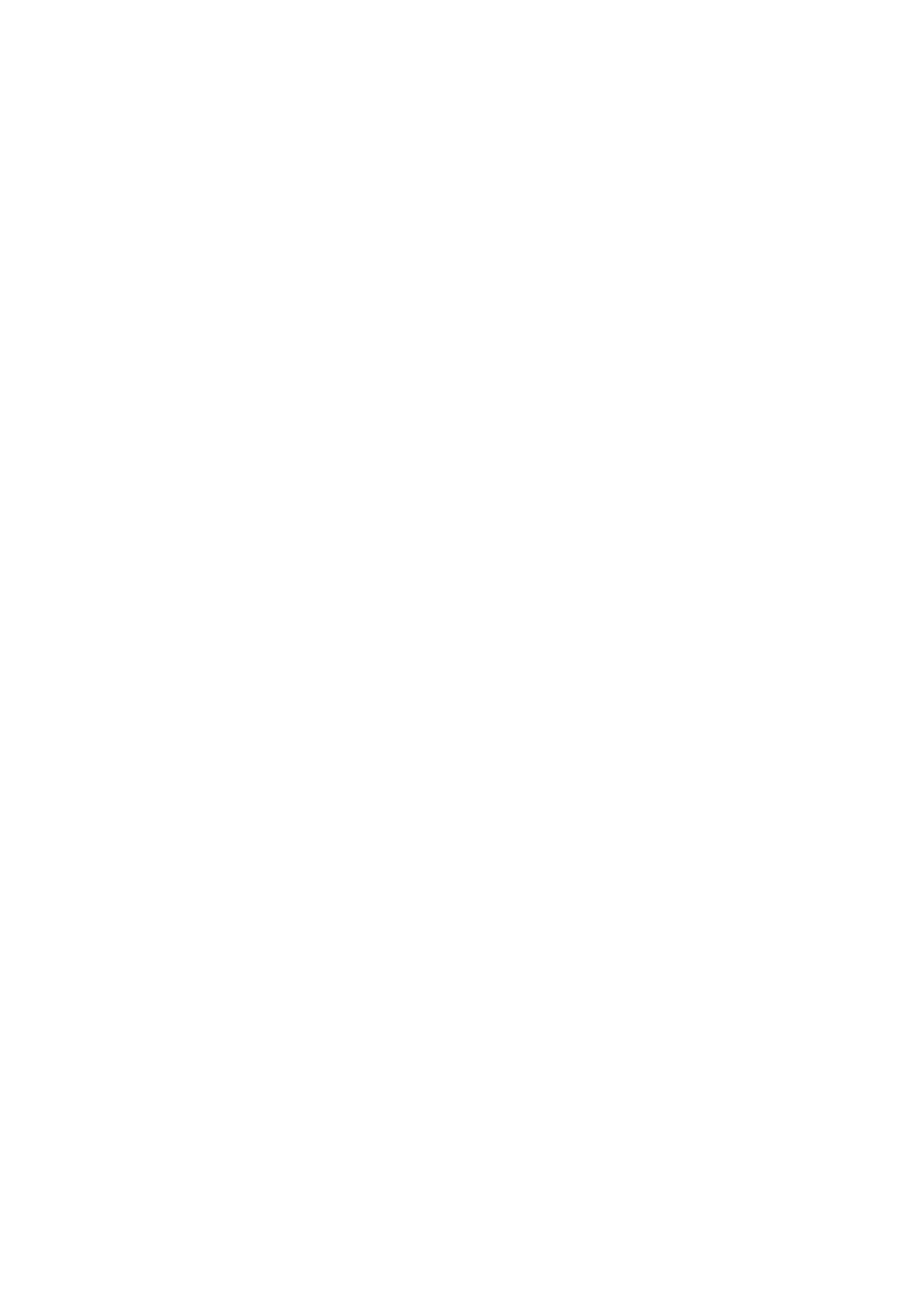# **EUROPEAN UNIVERSITY INSTITUTE DEPARTMENT OF POLITICAL AND SOCIAL SCIENCES**

*The Historical Turn and International Relations 'Beyond Objectivism and Relativism'*

**DAVID MCCOURT**

EUI Working Paper **SPS** No. 2007/06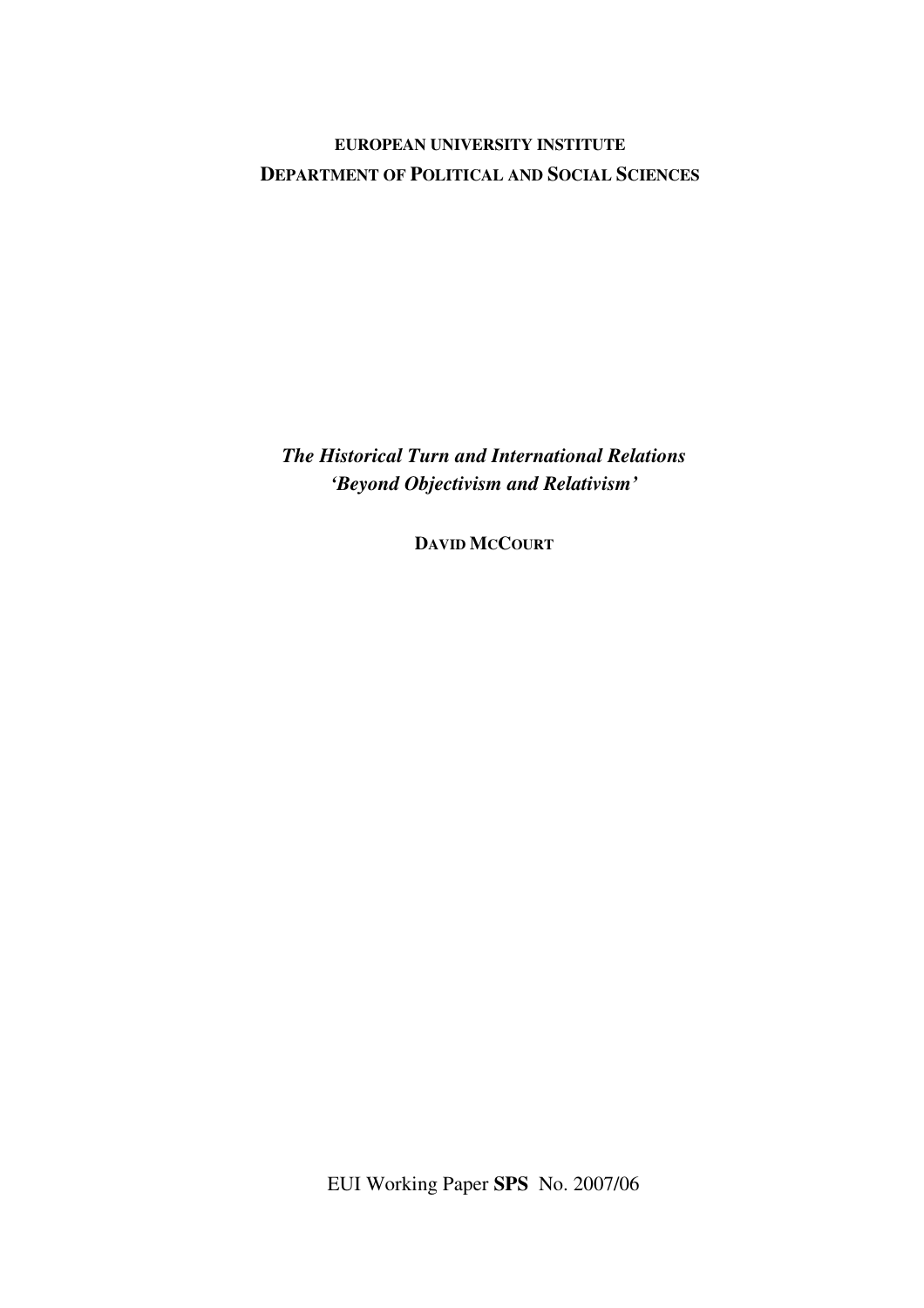This text may be downloaded for personal research purposes only. Any additional reproduction for other purposes, whether in hard copy or electronically, requires the consent of the author(s), editor(s). If cited or quoted, reference should be made to the full name of the author(s), editor(s), the title, the working paper or other series, the year, and the publisher.

The author(s)/editor(s) should inform the Political and Social Sciences Department of the EUI if the paper is to be published elsewhere, and should also assume responsibility for any consequent obligation(s).

ISSN 1725-6755

© 2007 David McCourt

Printed in Italy European University Institute Badia Fiesolana I – 50014 San Domenico di Fiesole (FI) Italy

> http://www.eui.eu/ http://cadmus.eui.eu/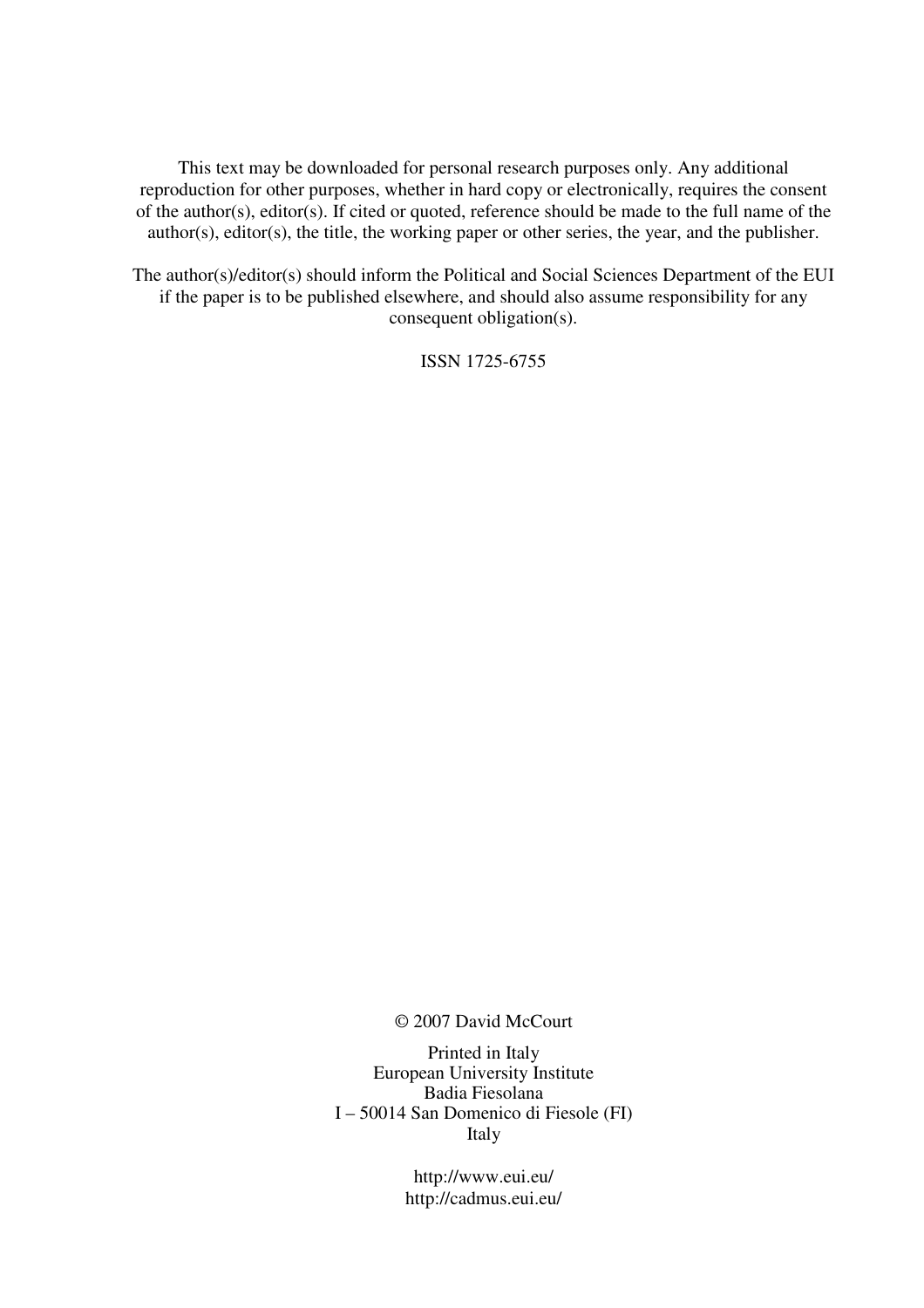#### **Abstract**

This paper assesses the recent calls for an 'historical turn' in International Relations (IR), and argues that they should be viewed in light of a more widespread movement in the social sciences and humanities 'beyond objectivism and relativism', to adopt the phrase of Richard Bernstein. Although not without features unique to IR, the clarion call to 're-historicise' our theories and concepts has been sounded in response to wider concerns over the validity of knowledge claims about the 'international', given the impossibility of both truly objective knowledge and complete subjectivity. The 'Cartesian anxiety' felt in response to the continued dominance of positivist approaches in IR, then, has led to a number of 'turns' of which the historical is but one. But since neither complete objectivism nor true subjectivism are possible, the anxiety is a false one, and the paper thus proposes that what is at stake in the turn is the most appropriate manner in which a re-orientation toward the historical can aid IR in moving beyond objectivism and relativism. Focussing on the contributions of Vaughan-Williams, Isacoff and Kratochwil, it argues that an historical turn in mainstream IR is most likely to proceed along interpretative or pragmatist lines, with an emphasis on argument, reason and practical knowledge.

### **Keywords**

Historical turn, IR, objectivism, relativism, Cartesian anxiety, Bernstein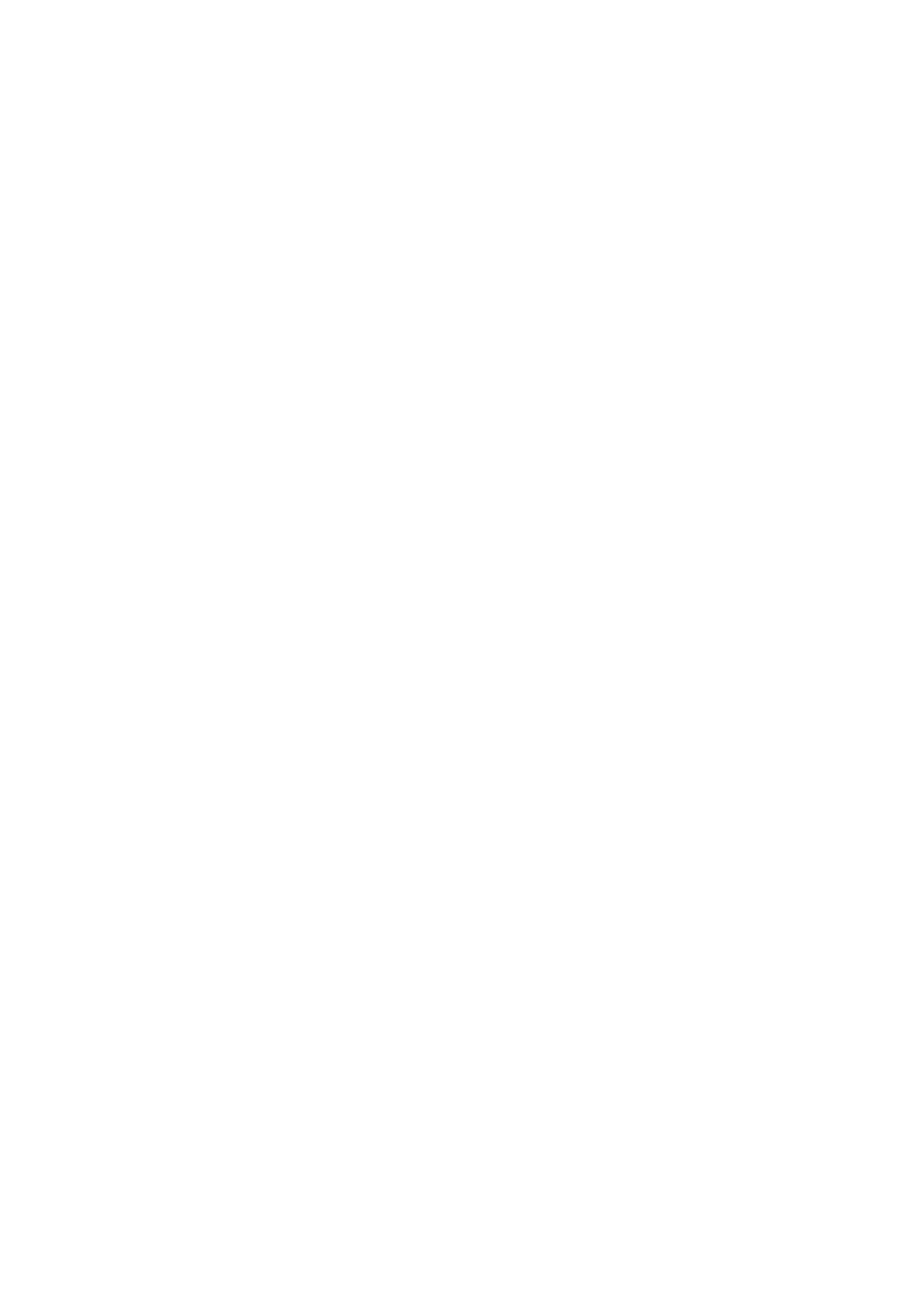## **Introduction** 1

International Relations (IR),<sup>2</sup> we are reliably informed, is currently undergoing an 'historical turn'. <sup>3</sup> The clarion call has been resonantly sounded for us to (re) historicise the concepts and theories we employ, in order to give us more purchase on the central problems of our subject. 4 'Turns' such as these seem to be increasingly common in the discipline—others have noted 'constructivist' and 'historiographical' turns, 5 for example—but it is only after a significant amount of time has elapsed that what a 'turn' actually entailed is brought into any degree of relief, as the 'behavioural turn' of the 1960s adequately demonstrates. Together, these recent turns do appear to herald the beginning of a new, 'post-positivist', era in the study of international politics. But as is often noted, the quasi-hegemonic position of positivist approaches in IR's US heartland would suggest that isolated claims to such turns, or the 'remaking' of the subject, seem little more than exercises in futility. <sup>6</sup> The least that must be done, if these turns are to have a lasting impact, is to state clearly the reasoning that underpins them, and in what direction we are left facing once we have, indeed, turned. Explaining exactly why the historical turn—the main subject of this paper—is required, therefore, is an important and necessary task.

The paper seeks to contribute to its fulfilment by doing two things. The first is to lay out as clearly as possible the rationale underlying the growing calls for a return to the historical, with the intention of making explicit what is at stake therein. It thus attempts to clarify the different understandings of what Vaughan-Williams has termed the 'problem of history in IR', <sup>7</sup> and the different prescriptions for the development of the discipline along more suitably 'historical lines': from a dialogue with historians, 8 to a renewed interest in the English School and its more sympathetic approach to historical

<sup>&</sup>lt;sup>1</sup> I would like to thank Rainer Bauböck, Friedrich Kratochwil, and an anonymous reviewer for their useful comments on an earlier draft of this paper.

<sup>&</sup>lt;sup>2</sup> This paper follows the convention of using capital letters to denote the disciplines of History and International Relations, and lower case letters for their subject matters.

<sup>3</sup> Nick Vaughan-Williams, 'International Relations and the 'problem of History'', *Millennium: Journal of International Studies* Vol. 34, No.1, (2005), 115-36. The 'historical turn', Vaughan-Williams notes, has been identified by Teschke. See Benno Teschke, *The myth of 1648: class, geopolitics and the making of modern international relations* (London: Verso, 2003). See also Stephen Hobden, *International relations and historical sociology: breaking down boundaries* (London: Routledge, 1998); Donald Puchala, *Theory and history in international relations* (London: Routledge, 2003); and Thomas W. Smith, *History and International Relations* (London: Routledge, 1999).

<sup>4</sup> Vaughan-Williams, 'International Relations and the 'Problem of History'', 116.

<sup>5</sup> See Jeffrey T. Checkel, 'The Constructivist turn in International Relations theory', *World Politics* Vol. 50, No. 2, (1998): 324-48; Duncan Bell, 'International relations: the dawn of a historiographical turn?', *British Journal of Politics and International Relations* Vol. 3, No. 1, (2001): 115-26. Richard Shapcott has also noted a 'normative turn', see his 'Solidarism and after: global governance, international security and the normative 'turn' in International Relations', *Pacifica Review: Peace, Security and Global Change* Vol. 12, No. 1, (2000), 147-65.

<sup>6</sup> See Barry Buzan and Richard Little, *International systems in world history: remaking the study of international relations* (Oxford: Oxford University Press, 2000). On American IR, see Steve Smith, 'The discipline of international relations: still an American social science?', *British Journal of Politics and International Relations* Vol. 2, No. 3, (2000), 374-402.

 $7$  Vaughan-Williams, 'International Relations and the 'Problem of History''.

<sup>8</sup> See, for example, Colin Elman and Miriam Fendius Elman, eds., *Bridges and boundaries: historians, political scientists, and the study of international relations* (Cambridge, Mass.: MIT Press, 2001); Caroline Kennedy-Pipe, 'International History and International Relations theory: a dialogue beyond the Cold War', *International Affairs* Vol. 76, No. 4, (2000): 741-54; Marc Trachtenberg, *The craft of international history: a guide to method* (Princeton and Oxford: Princeton University Press, 2006).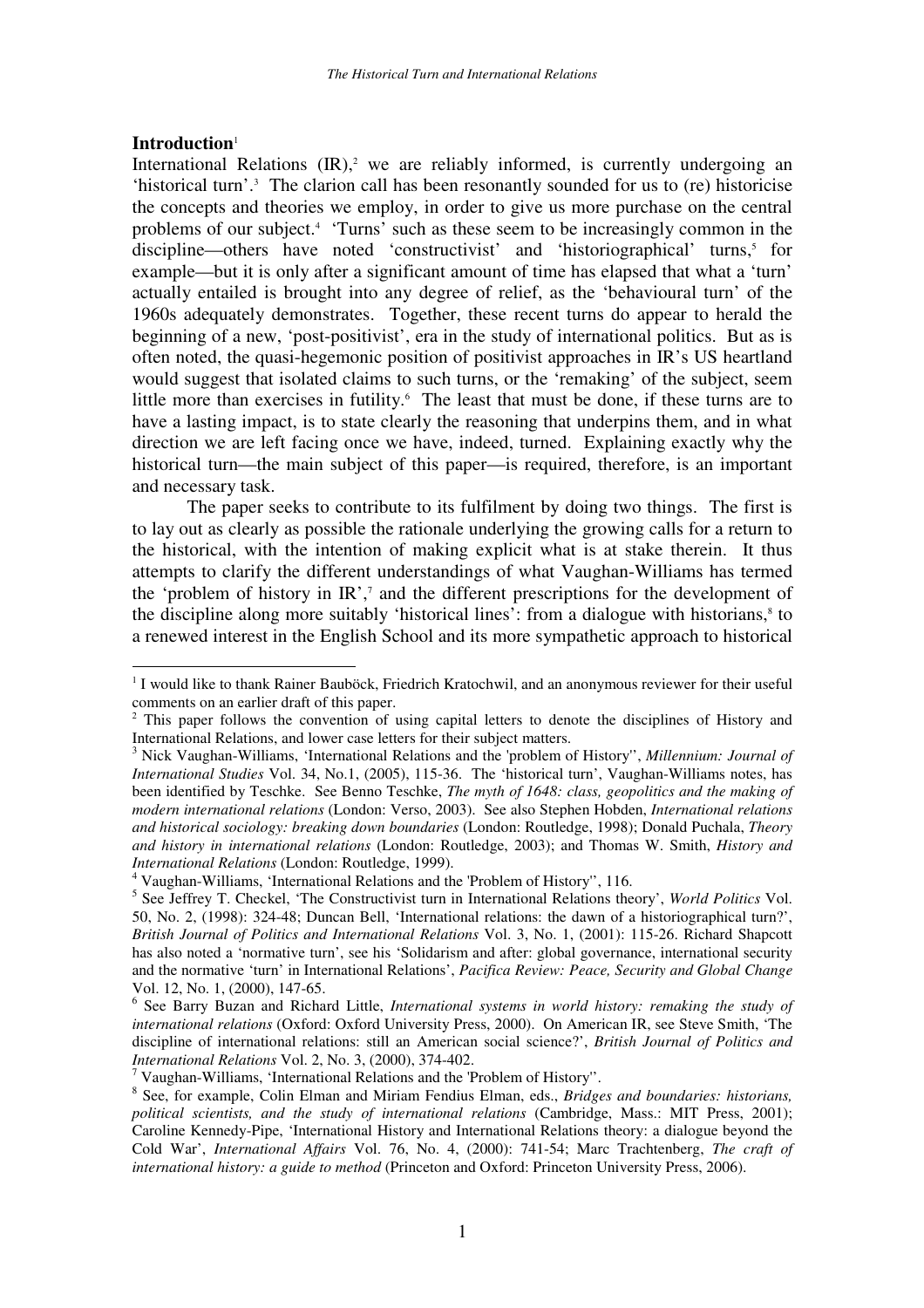methodologies, 9 to a rejection of so-called 'interpretative closure' that prevents alternatives readings of the historical record. <sup>10</sup> The intention, then, is to outline what this historical turn entails for IR, given the multiplicity of different ways in which it has been conceived.

This discussion, however, leads to a second and somewhat stronger claim: namely that the turn to history should be understood as part of a wider phenomenon in the social sciences and the humanities as to the status of the knowledge they produce when they move 'beyond objectivism and relativism', in the words of Richard Bernstein.<sup>11</sup> This is to argue that the historical turn both exposes many of the issues at the centre of, and itself forms part of, the International Relations variant of a wider concern within these disciplines. That IR variant has, of course, its own unique features: the difference in approaches and techniques used on both sides of the Atlantic being perhaps the clearest.<sup>12</sup> But the historical turn also exposes a number of anxieties that can be seen to transcend the boundaries of IR. Without wanting to oversimplify these deeply philosophical issues, they revolve around the possibility of making valid knowledge claims about 'how things are', on the one hand, while on the other accepting the impossibility of gaining 'objective' knowledge of states of affairs since subject and object cannot be separated. 'How things are', therefore, are always, to a degree, how we see and talk about them. An acceptance of this dilemma, it is argued here, is an important element in the successful implementation of the historical turn in IR.

In order to make these two interlinking arguments, the paper proceeds in four parts. The following section addresses the rationale underlying the calls for a turn to history. It questions why the turn is necessary at all: what exactly is wrong with or limited about approaches—game theoretic or rational-choice, for instance—that assume certain preferences on behalf of their chosen actors at a given point in time, and move forward from there? Although much of this has been done elsewhere, and in greater depth, 13 the intention is to present afresh these issues for those who may remain unfamiliar with them. The second section then discusses the literature associated with the 'historical turn' more explicitly, and the suggestions made as to how best it can be made, by focussing on the contributions of Vaughan-Williams, Isacoff and Kratochwil.<sup>14</sup> It notes the diverging readings of the turn, but also a number of common factors that

<sup>9</sup> See Hedley Bull, 'International theory: the case for a classical approach', *World Politics* Vol. 18, No. 3, (1966): 361-77, reprinted in Herbert Butterfield and Martin Wight, eds., *Diplomatic investigations: essays in the theory of international politics* (London: Allen & Unwin, 1966). On the English School, see the recent contribution by Andrew Linklater and Hidemi Suganami, *The English School of International Relations: a contemporary reassessment* (Cambridge: Cambridge University Press, 2006).

<sup>10</sup> Vaughan-Williams.

<sup>11</sup> Richard Bernstein, *Beyond objectivism and relativism: science, hermeneutics and praxis* (Oxford: Blackwell, 1983).

<sup>&</sup>lt;sup>12</sup> The classic statement on the development of American IR is Stanley Hoffman, 'An American social science: International Relations', *Daedalus* Vol. 106, No. 3, (1977), 41-60, reprinted in James Der Derian, ed., *International theory: critical investigations* (New York: New York University Press, 1995). See also Smith, 'The discipline of international relations: still an American social science?'.

<sup>13</sup> See, in particular, Smith, *History and International Relations*, and Stephen Hobden and John M. Hobson, eds., *Historical sociology of international relations* (Cambridge: Cambridge University Press, 2002).

<sup>&</sup>lt;sup>14</sup> Jonathan B. Isacoff, 'On the historical imagination of international relations: the case for a 'Deweyan' reconstruction', *Millennium: Journal of International Studies* Vol. 31, No. 3, (2002): 603-26; Friedrich V. Kratochwil, 'History, action, and identity: revisiting the "second" great debate and assessing its importance for social theory', *European Journal of International Relations* Vol. 12, No. 1, (2006), 5-29; Vaughan-Williams.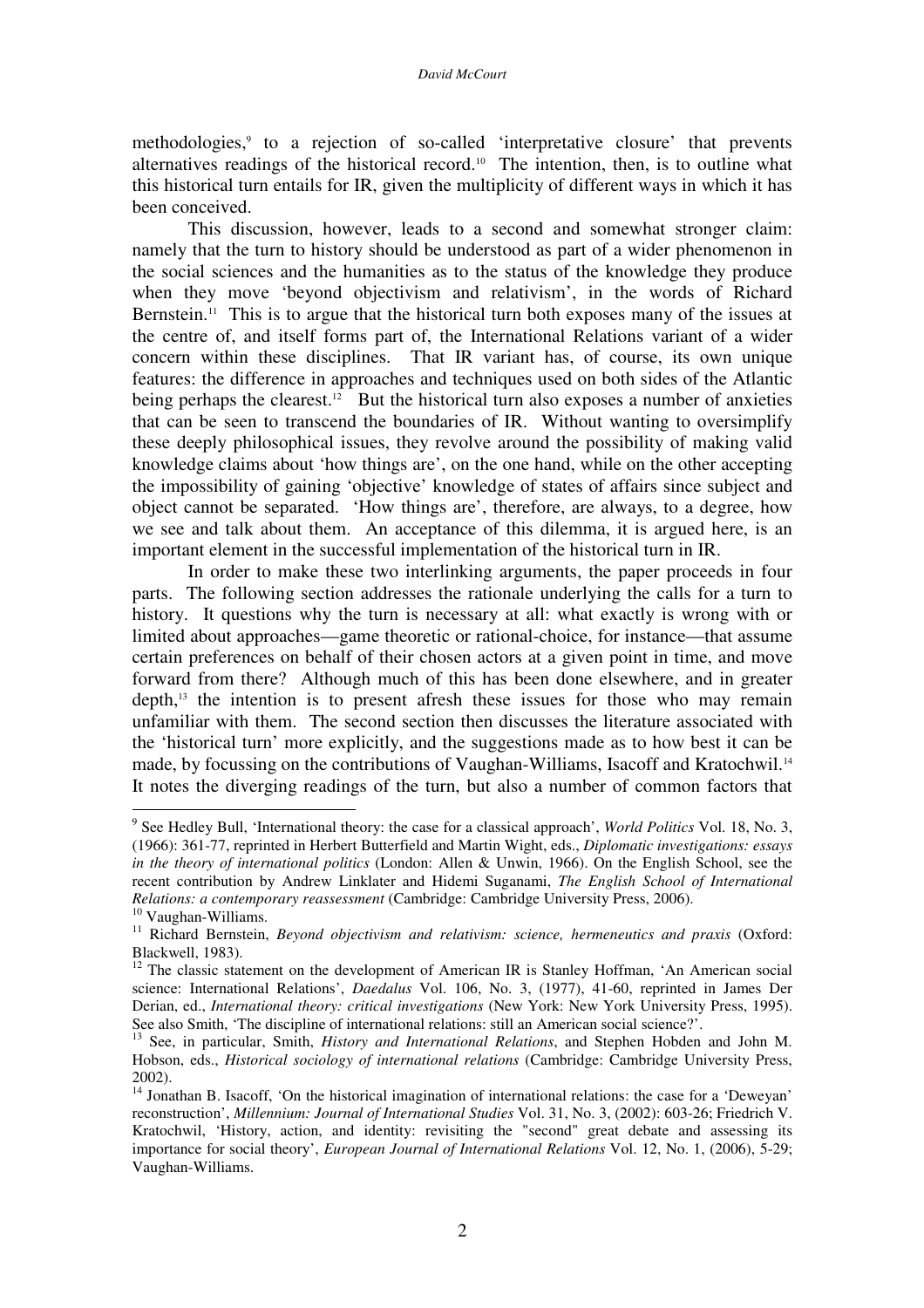point to shared origins and common concerns. The third part thus argues that the historical turn in IR can be illuminated by reference to Bernstein's notion of the movement 'beyond objectivism and relativism'. At stake in the historical turn, thereby, is the very status of IR and the knowledge-claims it makes, which must be acknowledged if the turn to the historical is to be truly affected. A short conclusion wraps up the paper by highlighting several residual issues that remain following the foregoing discussion.

#### **Positivism and the turn to the historical**

The 'historical turn' springs from continuing dissatisfaction with the positivistic modes of analysis that assumed a dominant position—especially in the United States—in the aftermath of the so-called behavioural 'turn' or 'revolution' of the 1960s. <sup>15</sup> This is by now a familiar story, and there is a risk that the wholesale rejection of positivism, rather than a sophisticated and sustained critique, will result in the negation and not the invigoration of debate. It is certainly not the intention here to rehash it in a simplified manner. It should be acknowledged that contemporary IR theorists working within the positivist tradition are not naïve, as some would evidently believe; it is for more than the fear of hurting the feelings of positivists in IR that their worldview should be treated with respect.

That being said, Bell is correct in observing that 'History, in its various manifestations, plays an essential, constitutive, role in shaping the present', and that, to its detriment, 'in mainstream IR this has often been disregarded'. His point is a simple one: everything that occurs in the international sphere is in some sense a product of history, and this should be reflected in the techniques, methods and concepts used to study international relations. An initial assessment of the historical turn might conclude, therefore, that it is fundamentally concerned with the correction of this situation. In a recent contribution to the turn, for example, Buzan and Little advocate the widening of IR investigations to the entire history of 'international systems': they note that there is more to the history of international relations than the post-Westphalian states system, and call for greater dialogue between IR scholars and world historians.<sup>17</sup>

However, the re-historicisation of IR is not solely concerned with including more of it. Buzan and Little's approach for the 'remaking' of IR in a more 'historical' manner derives from a particular understanding of IR's historical 'poverty'; an understanding, moreover, that is not shared by all the contributors to the historical turn. Before moving on to a discussion of the numerous ways in which IR theorists involved in the turn might have us make it, therefore, it is imperative that the full implications of this alleged 'poverty' be clarified. After all, although most would agree that IR is not History, not all would agree that it is ahistorical either. Waltz is not mistaken when, in reply to his critics, he makes what at first appears a paradoxical point: that theory should

<sup>&</sup>lt;sup>15</sup> As Welch notes, 'The phrase "behavioral revolution" denotes the social sciences' enthusiastic embrace of behavioralism during the 1950s and 1960s.' David Welch, *Painful choices: a theory of foreign policy change* (Princeton and Oxford: Princeton University Press, 2005), p. 5. For a discussion, see, John Lewis Gaddis, 'History, science, and the study of international relations' in *Explaining international relations since 1945*, edited by Ngaire Woods, (Oxford: Oxford University Press, 1996), 32-48.

 $^{16}$  Bell, 'International relations: the dawn of a historiographical turn?', 116.

<sup>17</sup> Buzan and Little, *International systems in world history*.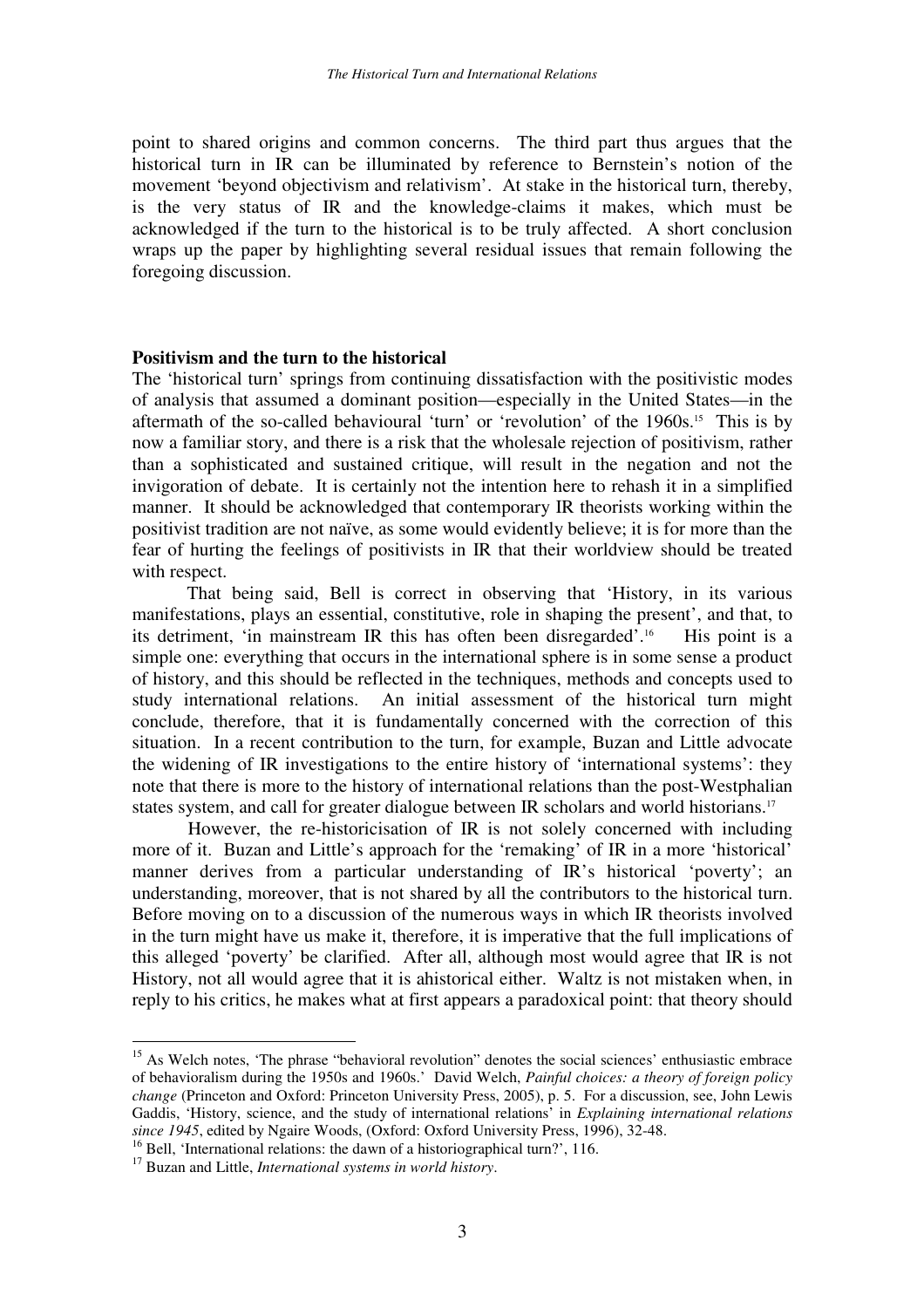#### *David McCourt*

not too closely resemble reality; if it did, it would have little power as a vehicle for comprehending that reality.<sup>18</sup> It follows that the turn to 'history' is not a turn to History with a capital 'h': it is *not* about giving up the possibility of a degree of abstract and generalizeable knowledge, and resorting to the simple 'telling of stories'.

This characterization of what historians *do*—i.e. tell stories—betrays that we have already arrived at one of the central problems surrounding the historical turn: confusion over the very nature of 'history'. <sup>19</sup> What does it mean for both international relations and IR to be adequately 'historical'? Bell's argument presupposes one notion of the historical: that it is the constituted nature of things, including the subjects of international relations. As Vaughan-Williams has noted, however, IR has tended towards a different conception. <sup>20</sup> The 'problem of history' here has been traditionally conceived as the impossibility of 'getting it 100% right'. 21 In this reading, 'history' is simply 'what happened', and it is the task of the international relations scholar—as for the historian—to comprehend it in as full a manner as possible. Their methods may be different, but both aim to explain and understand what occurs in international politics.

Although this view contrasts sharply with the idea that history is constitutive of the present, of how the things IR scholars study *are*, it has formed the mainstream in the discipline. This understanding of history—what could be termed the 'history-aslaboratory' position—has led IR scholars to use historical events as ready-made data sets with which to test, or, in Welch's more limited conception, 'test-drive', tools sharpened elsewhere;<sup>22</sup> the sharper the tools, the nearer the 'problem of history' is to being solved. Christopher Thorne has gone so far as to opine that Clio, the muse of history, is IR's 'call-girl'.<sup>23</sup> The dominance of the 'history-as-laboratory' position leads one to question exactly what is erroneous about the use of historical examples to test theories and conceptual frameworks deductively. Why do these frameworks and concepts *need* to be (re)historicised, and, again, what does this even mean?

It is argued here that the history-as-laboratory view entailed by positivism inevitably leads to a number of problems that do, in fact, require a turn to the 'historical' in a sense other than that of history as a data set. One such problem with this view concerns the difficulty in comparing historical situations. As John Ruggie has noted, '[h]ow many cases have there been of nuclear polarity? Or of any other kind, for that matter? How many hegemons have been "like" that the United States in the twentieth century, or Britain in the nineteenth?' <sup>24</sup> What he makes clear is that history is not simply 'out there' to be discovered, but is both constitutive of the world which we study, but also of the concepts we use to study 'history' itself. As a consequence, approaches that do take the world as it seems to be—such as the history-as-laboratory conception—suffer from serious shortcomings. As Constructivists such as Finnemore

<sup>18</sup> For a full conversation between Waltz and his opponents, see Robert O. Keohane, ed., *Neorealism and its critics* (New York: Columbia University Press, 1986), in particular, Waltz, 'Anarchic Orders and Balances of Power', pp. 98-130. See also, Kenneth N. Waltz, *Theory of international politics* (New York: Random House, 1979).

<sup>&</sup>lt;sup>19</sup> The classic statement remains, E. H. Carr, *What is history?* (London: Macmillan, 1961).

<sup>20</sup> Vaughan-Williams.

 $21$  Ibid., 117.

<sup>22</sup> Welch, *Painful choices*.

<sup>23</sup> Christopher Thorne, 'International relations and the promptings of history', *Review of International Studies* Vol. 9, (1983), 123.

<sup>&</sup>lt;sup>24</sup> John G. Ruggie, 'What makes the world hang together? Neo-utilitarianism and the social constructivist challenge', *International Organization* Vol. 52, No. 4, (1998), 880.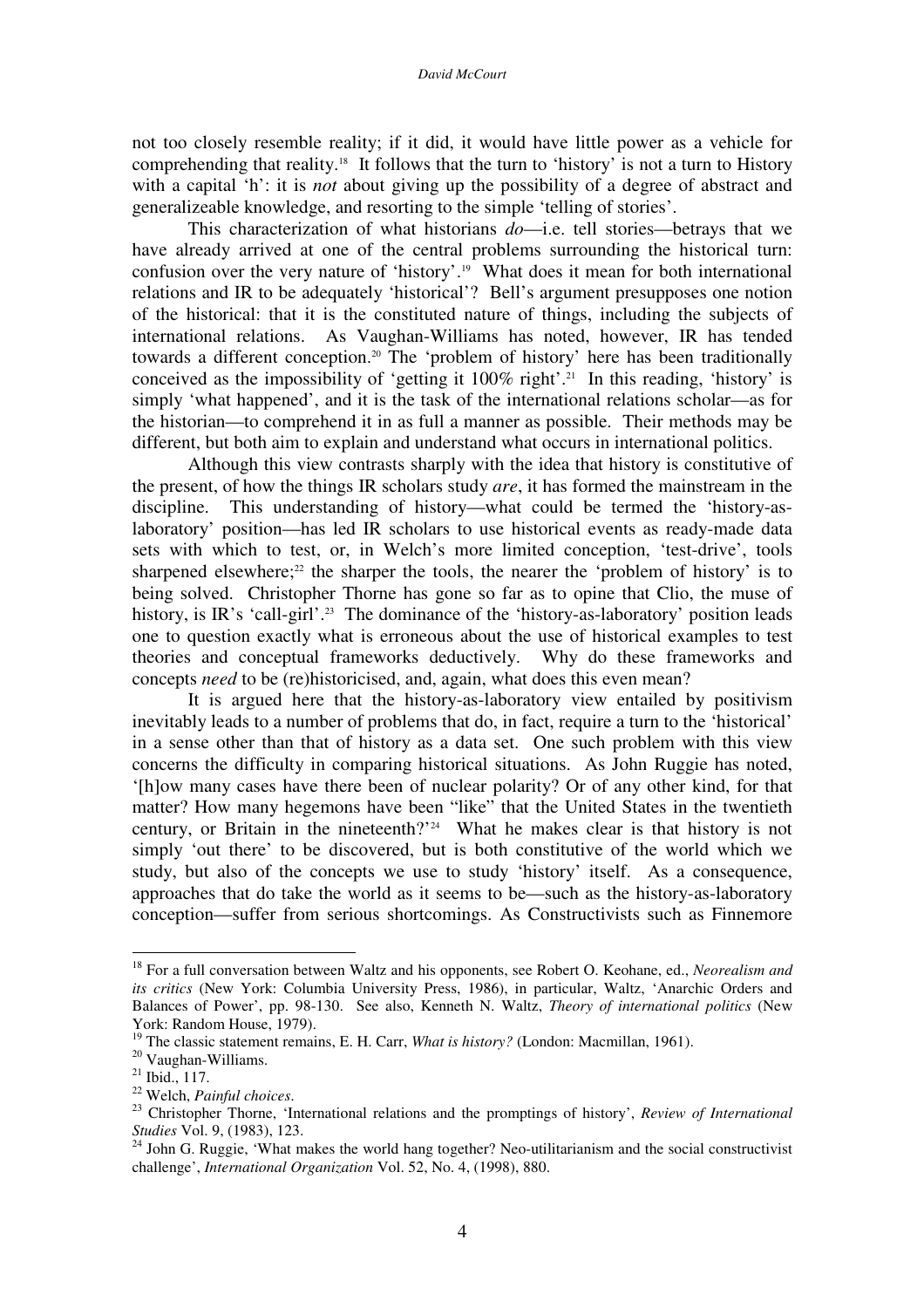have pointed out, the interests and preferences of international actors, for example, are not as simple as has been previously thought by mainstream IR scholars.<sup>25</sup> These preferences and interests are—contra rational-choice or game theoretic conceptions always in the process of being made and re-made, and cannot be deemed exogenous to the specific situation and actors that are the subject of analysis.

Thus, although influential and certainly not without merit, the history-aslaboratory approach to international studies entailed by positivism, and advocated by the most authoritative methodology textbooks in IR, 26 leads to a number of paradoxes and sometimes even absurdities, with the result that an 'historical' approach—in the constitutive sense of understanding how these preferences and interests *came to be that way*—comes to be seen as a sensible 'way out'. It is perhaps unsurprising, therefore, that the notion of time and history are in the process of being 'brought back in' to IR and the social sciences more generally.<sup>27</sup> In Political Science, specifically, the focus has been placed on the notion of 'path dependence', and the 'unintended consequences' that shape and shove preferences often long after original decisions were taken.<sup>28</sup>

However, part of the argument of this paper is also that the turn away from the positivistic, history-as-laboratory, approach, towards a history-as-constitutive one does not provide unproblematic prescriptions when it comes to the creation of a more historical 'IR'. This is evidenced by the fact that a multiplicity of different putative historical 'ways out' have been put forward, and can be explained by noting that historical knowledge is not a stable, objective, or 'scientific' category that sits well within positivistic frameworks. A reflection on the origins and development of interests and preferences, to use the aforementioned example, is likely to provide a more adequate account of the motivations of decision-makers than the assumption of some 'good' being sought. But, again, by itself this does not offer a complete account of them since historical knowledge does not pertain to the same objective standards required by positivism. This is to acknowledge then that there is not a single, objective, method by which to understand 'how things are', since this, in turn, necessitates a satisfactory answer to the crucial question of the nature of historical knowledge: how do we know how things came to be as they are, and hence how they are? It follows that there is no such thing as a uniquely 'historical' approach to international politics, and nor a turn to the historical lead us on to safer or more secure disciplinary pastures.

In fact, the same reason that IR scholars have struggled with history is that historians themselves have had little more certainty—although Trachtenberg is perhaps a little harsh in arguing that the Philosophy of History is no help in this regard.<sup>29</sup> What he highlights—inadvertently as it turns out—is that what history, and thereby what an 'historical' approach *is*, is far from settled. This poses serious problems for the historical turn in IR: unless some shared and relatively stable definition of the problem can be identified, the possibility of a genuine discussion on the historical turn may prove out of reach. Hence, while practical problems with the history-as-laboratory view

<sup>25</sup> Martha Finnemore, *National interests in international society* (Ithaca: Cornell University Press, 1996).

<sup>26</sup> See Gary King, Robert O. Keohane and Sidney Verba, *Designing social inquiry: scientific inference in qualitative research* (Princeton: Princeton University Press, 1994); Stephen Van Evera, *Guide to methods*

for students of Political Science (Ithaca and London: Cornell University Press, 1997).<br><sup>27</sup> See, for example, Andrew Abbott, *Time matters: on theory and method* (Chicago: University of Chicago Press, 2001), and Paul Pierson, *Politics in time: history, institutions, and social analysis* (Princeton and Oxford: Princeton University Press, 2004).

<sup>28</sup> Pierson, *Politics in time*.

<sup>29</sup> See Trachtenberg, *The craft of international history*, Chapter One, 'The theory of historical inquiry'.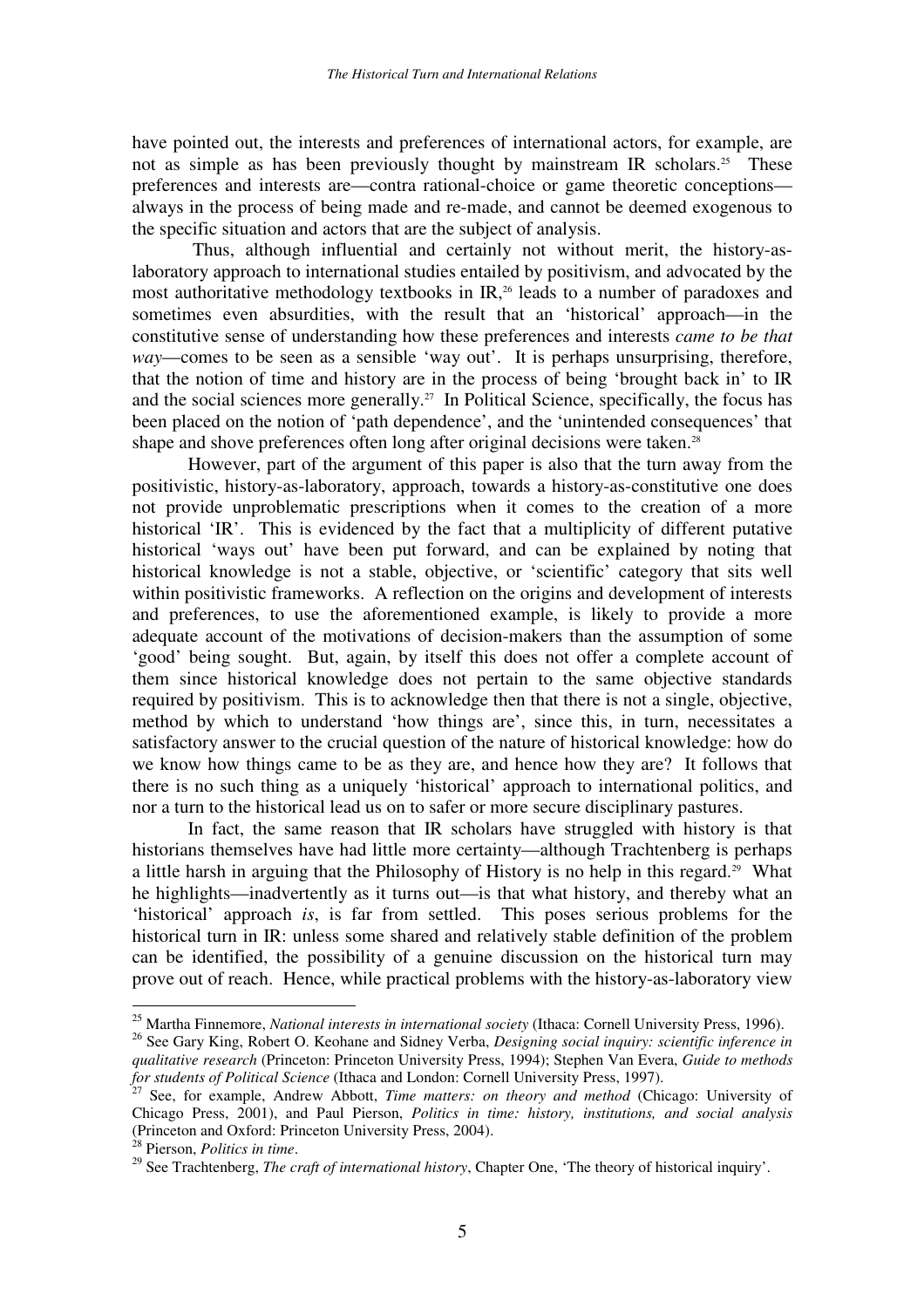are easy to identify—Lustick, for example, notes the secondary selection bias arising from the use of the work of historians<sup>30</sup>—the problem of historical knowledge would seem somewhat more fundamental. It is thus unsurprising that although 'there seems to be an emerging consensus that history is taken far more seriously within the discipline today', Vaughan-Williams remains pessimistic as to whether a turn to history has truly been affected at all.<sup>31</sup> He is correct in noting that the assertion that it has turned 'depends entirely on what is meant by 'history' in the first place…What do we mean when refer to *history* in IR?' 32

The difficulty of finding an answer to this question has contributed to the oftnoted 'ambiguous, indeed at times downright hostile relationship between scholars of International History and their counterparts in International Relations (especially International Relations theory).<sup>33</sup> While their subject matters are ostensibly the same wars, diplomatic crises, alliances, trade agreements, and so on—scholars in the two disciplines have seemingly only conversed with one another when forced to by the convening of so-called 'interdisciplinary' conferences. <sup>34</sup> Yet despite the fact that there is no consensus on the nature of historical knowledge, nor how the historical turn should be made and in what direction the discipline should be directed, it does not follow that the turn should not be made at all.

Having attempted to lay out the major—and as yet unsettled—issues at stake in the turn to history in as straightforward a manner as possible, the following section explores a number of the analyses that have attempted to move the debate forward in interesting and distinct ways. By so doing, however, they display different readings of the 'problem of history' in IR that accord with their own purposes, and that can serve to obscure the central issues at stake in the historical turn; issues that unite it with similar movements and concerns across the social sciences and the humanities, as discussed in the third section of the paper.

### **The Historical Turn**

Despite a multiplicity of issues that remain to be settled in relation to the historical turn, there has been no small number of attempts to influence how it should be made, and thus no shortage of interpretations as to the fundamental points of contestation. This section discusses three such statements in the form of Vaughan-William's Derridean approach, Isacoff's case for a 'Deweyan reconstruction', and Kratochwil's account of the historical nature of agency and the need for a *sui generis* approach to the study of international *politics*. <sup>35</sup> The intention is not to play these authors off against one other in an attempt to find the most appropriate flame-carrier for the historical turn; each represents an important contribution to the debate. The intention, rather, is to argue that while their approaches differ, they draw on a similar set of concerns about the relationship between IR and history entailed by positivism. Moreover, they do so from three distinct viewpoints: a Derrida-inspired postmodernism, a pragmatist middle ground, and an interpretivist approach put forward by a leading Constructivist. Hence,

<sup>&</sup>lt;sup>30</sup> Ian S. Lustick, 'History, historiography, and Political Science: multiple historical records and the problem of selection bias', *The American Political Science Review* Vol. 90, No. 3, (1996), 605-18.

Vaughan-Williams, 117.

<sup>32</sup> Ibid., 117.

<sup>&</sup>lt;sup>33</sup> Kennedy-Pipe, 741.

<sup>34</sup> See Elman and Elman, eds., *Bridges and Boundaries.*

<sup>&</sup>lt;sup>35</sup> Vaughan-Williams; Jonathan Isacoff, 'On the historical imagination of international relations'; Friedrich Kratochwil, 'History, action, and identity'.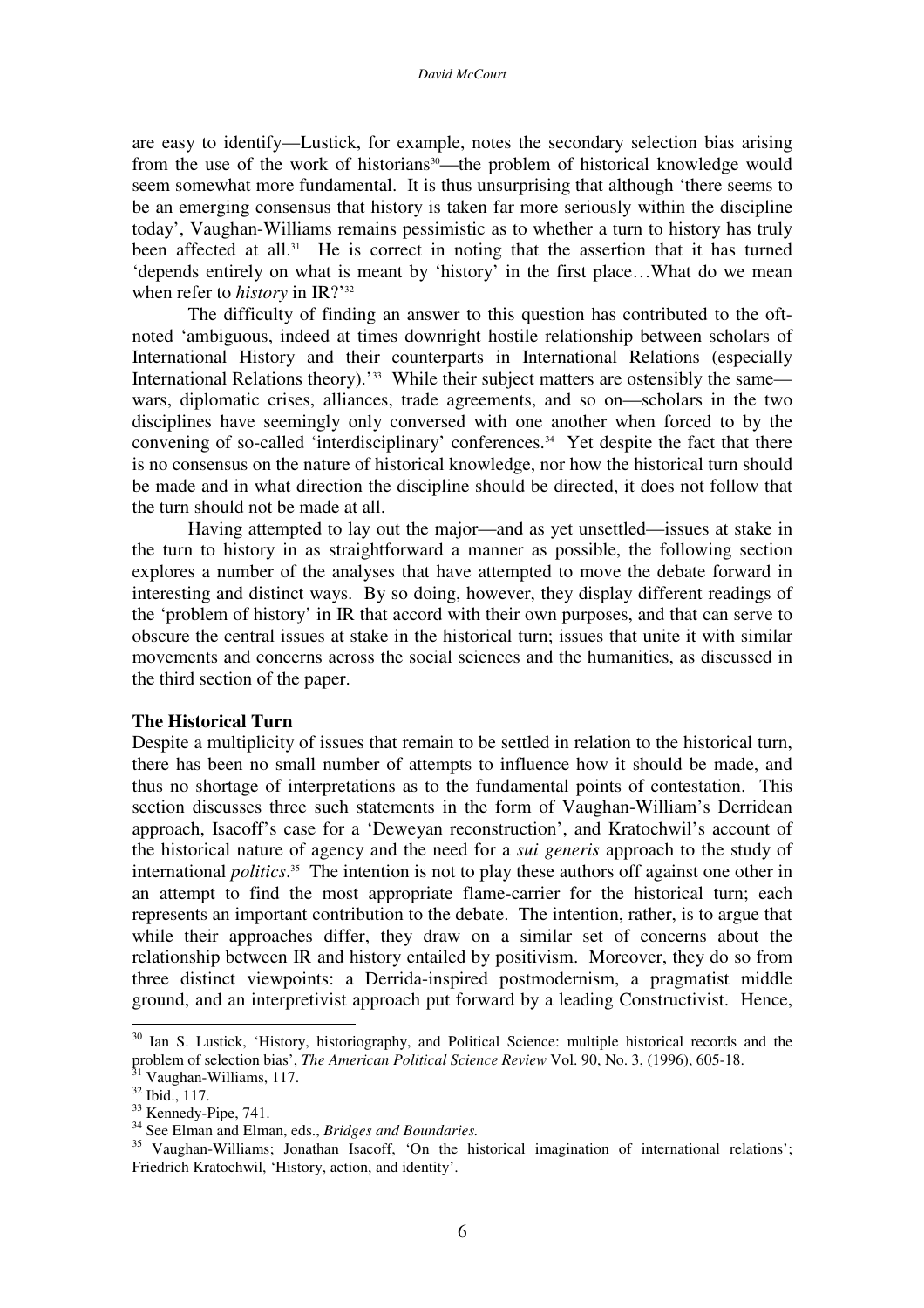although the choice of these three contributions has not been taken for any reason relating to what might be labelled 'research design', to retrace our steps and understand both their shared concerns and divergent prescriptions should give a degree of coherence to the debate over the historical turn in IR. Although that debate includes more positions than can be covered here—such as those of the English School, and a number of historical sociologists—these authors offer important readings of the wider debate about the need for a more historical IR.

#### *Vaughan-Williams: a 'Derridean' turn*

Of the three contributions, Vaughan-Williams puts forward the case for the most radical reconstruction of IR theory. His concern is not simply to bring history 'back in' to IR, but more specifically to reinstate the 'problem of history'. <sup>36</sup> The problem of history here is the inability of IR scholars and historians to offer 'true' accounts of international events given the 'radical uncertainty of historical meaning': the impossibility of getting it '100% right'. <sup>37</sup> By itself, of course, this is saying little new. Historians have long been aware that their interpretations of past events are not objectively 'true', and not simply because of inadequate access to sources. 38 Indeed, even natural scientists have been forced to get to grips with the consequences of such indeterminacy in the wake of Heisenberg's 'uncertainty principle'. 39

The impossibility of objective truth has never been a problem as such, but Vaughan-Williams is quite correct that this indeterminacy has important implications. He argues that 'Instead of projecting the radical uncertainty of historical meaning into its object of study'—i.e. embracing what we cannot possibly 'know'—'the preference in IR is to impose a form of interpretative closure on the historical record'. <sup>40</sup> As Ashley has noted, this tendency 'arrests ambiguity and controls the proliferation of meaning by imposing a standard and a standpoint of interpretation that is taken to be fixed and independent of the time it represents.' <sup>41</sup> The historical turn Vaughan-Williams would have us make, then, would be to recognise the 'problem of history' thus defined and to accept its implications, namely the dangers of ignoring the inherent historicity of our interpretations—and the meanings they pertain to discover—and seeking instead to impose a finality of judgement upon them. This approach does not, he is at haste to remind us, 'purport to solve the ''problem of history' in IR…on the contrary…it demands that the 'problem of history' must be seen to be and remain, precisely, as a problem in our analyses of world politics.' 42 Just as historians must accept that there is no inherent truth to their narratives, IR scholars must accept that there is no inherent truth to the more generalized knowledge we seek.

<sup>40</sup> Vaughan-Williams, 117.

<sup>36</sup> Vaughan-Williams, 117.

<sup>37</sup> Ibid., 117.

<sup>38</sup> See Peter Novick, *That noble dream: the "objectivity question" and the American historical profession* (Cambridge: Cambridge University Press, 1988).

<sup>&</sup>lt;sup>39</sup> On Heisenberg and his uncertainty principle, see, respectively, volumes 4 and 7 of the *Routledge Encyclopedia of Philosophy*, edited by Edward Craig, (London: Routledge, 1998), pp. 327-9 and 841-2. For a discussion, see Stephen Toulmin, *Return to reason* (Cambridge, Mass. and London: Harvard University Press, 2001), particularly Chapter Six, 'Rethinking method', pp. 83-101.

<sup>&</sup>lt;sup>41</sup> Ibid., 117, quoting Richard K. Ashley, 'Living on border lines: man, post-structuralism, and war', in James Der Derian and Michael J. Shapiro, *International/intertextual relations: postmodern readings of world politics* (New York: Lexington Books, 1989).

<sup>42</sup> Vaughan-Williams, 136.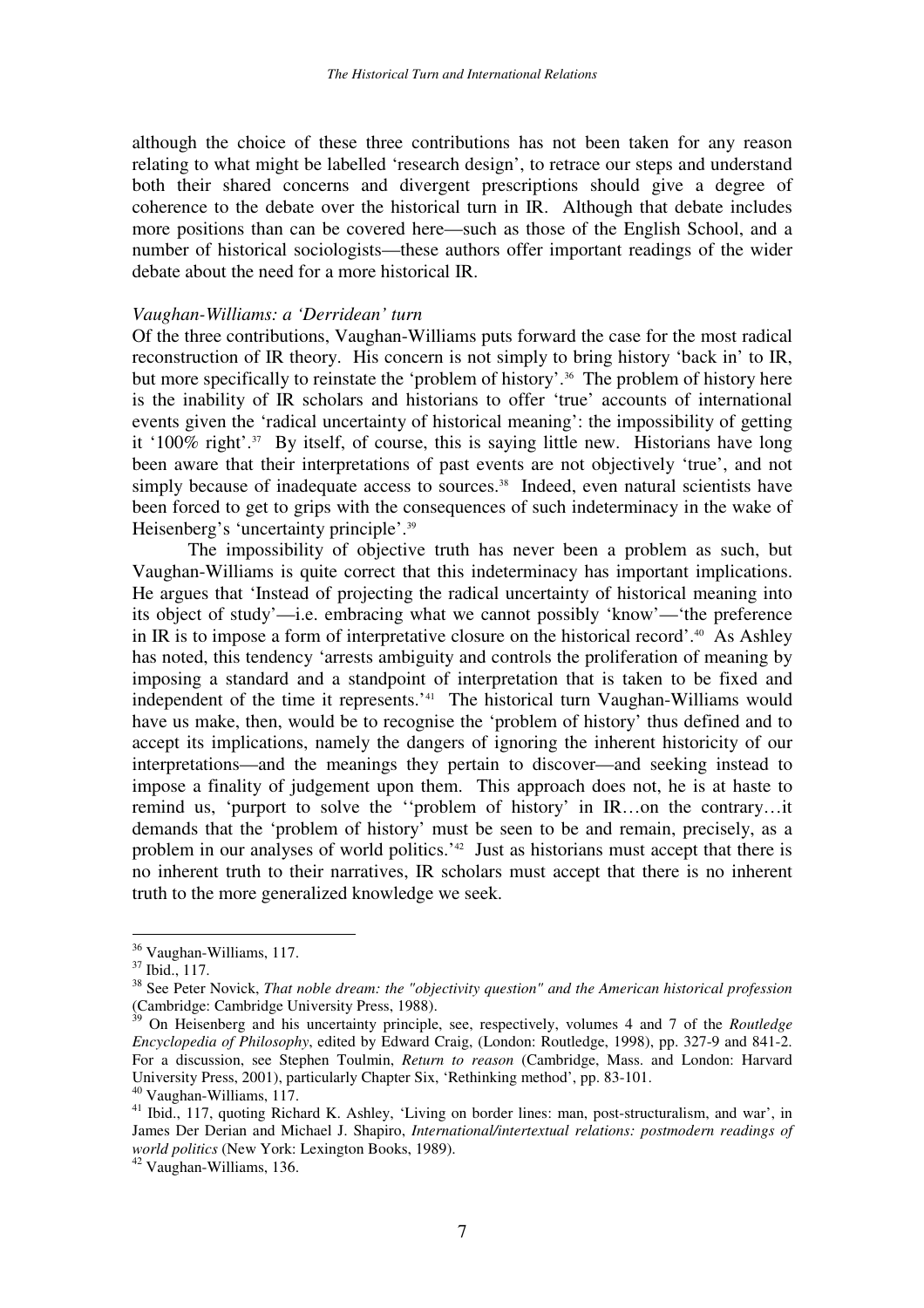Those averse in principle to any sort of 'post-modernist' approaches will no doubt recoil at being told that theirs is a fruitless task, bound to fail; all the more so based upon the reasoning of some 'exotic (presumably Parisian) social theory.' 43 Vaughan-Williams's argument is certainly inspired by such a theoretical standpoint, and is replete with linguistic ruminations that some find mere philosophical trickery. This includes the neologism *differance*, which Derrida uses to highlight the way in which language is not sufficiently stable to convey meaning unproblematically: 'Meaning is always already on the move, constantly referring, differentiating and deferring.'<sup>44</sup> But the argument that Vaughan-Williams puts forward is a strong and persuasive one. In particular, the warning against the closing off of alternative possible interpretations should be heeded: it helps us see through differences that rest on methodological approaches and to see that all works of IR—whether positivist or not—represent *interpretations* of their objects of study. As Vaughan-Williams notes, 'On this basis the aim becomes to show *how* something is what it is rather than *why* it is what it is. Our attention is diverted away from the search for ultimate causes towards an analysis of different representations in any given context.<sup>245</sup> As such, it is more useful to determine their worth in terms of the strength of those interpretations, and the arguments they put forward, rather than upon ostensibly 'objective' standards such as theoretical 'rigour'.

Although a strong argument and an important contribution to the historical turn, however, it is unlikely that Vaughan-Williams's recommendations will gain much credence in the IR mainstream he attacks with such vigour. This is not, one would hope, simply because of his post-modernist influences. It is, rather, that the reading of the 'historical' he espouses runs counter to that held by the overwhelming majority of IR scholars—in the US and elsewhere. This can be seen with reference to the debate between traditional and critical historians his article considers. Simply put, most IR scholars would agree with those such as Richard Evans who see history as what actually happened, and that although it may not be impossible to reconstruct it with complete accuracy, it is the historian's—and the IR scholar's—task to represent as faithfully as possible the events themselves. <sup>46</sup> As Vaughan-Williams points out, the 'traditionalists' do have something of a 'trump' argument <sup>47</sup> up their sleeves when it comes to the integrity of the past: 'Auschwitz was not a discourse. It trivialises mass murder to see it as a text…Auschwitz was indeed inherently tragedy and cannot be seen as either a comedy or a farce.' <sup>48</sup> The majority of IR scholars would no doubt have more than a little sympathy for this sentiment, and although Vaughan-Williams's discussion of the 'problem of history' therefore raises a number of central issues involved in the turn to the historical, it is likely to stumble on what remains a somewhat controversial definition of 'the historical'.

#### *Isacoff: a 'Deweyan' reconstruction*

In its more limited aims—warning against once and for all judgement, and serving a reminder that objective truth is always out of reach—Vaughan-Williams is in agreement

<sup>&</sup>lt;sup>43</sup> Ronald L. Jepperson, Alexander Wendt and Peter J. Katzenstein, 'Norms, identity, and culture in national security', in Peter J. Katzenstein, ed., *The culture of national security: norms and identity in world politics* (New York: Columbia University Press, 1996), p. 34.

<sup>44</sup> Vaughan-Williams, 127-8.

<sup>45</sup> Ibid., 128.

<sup>46</sup> Ibid., 123-4. See also Richard J. Evans, *In defence of history* (London: Granta Books, 1997).

<sup>47</sup> Vaughan-Williams, 124, quoting Patrick Finney, unpublished article.

<sup>48</sup> Evans, *In defence of history*, 124.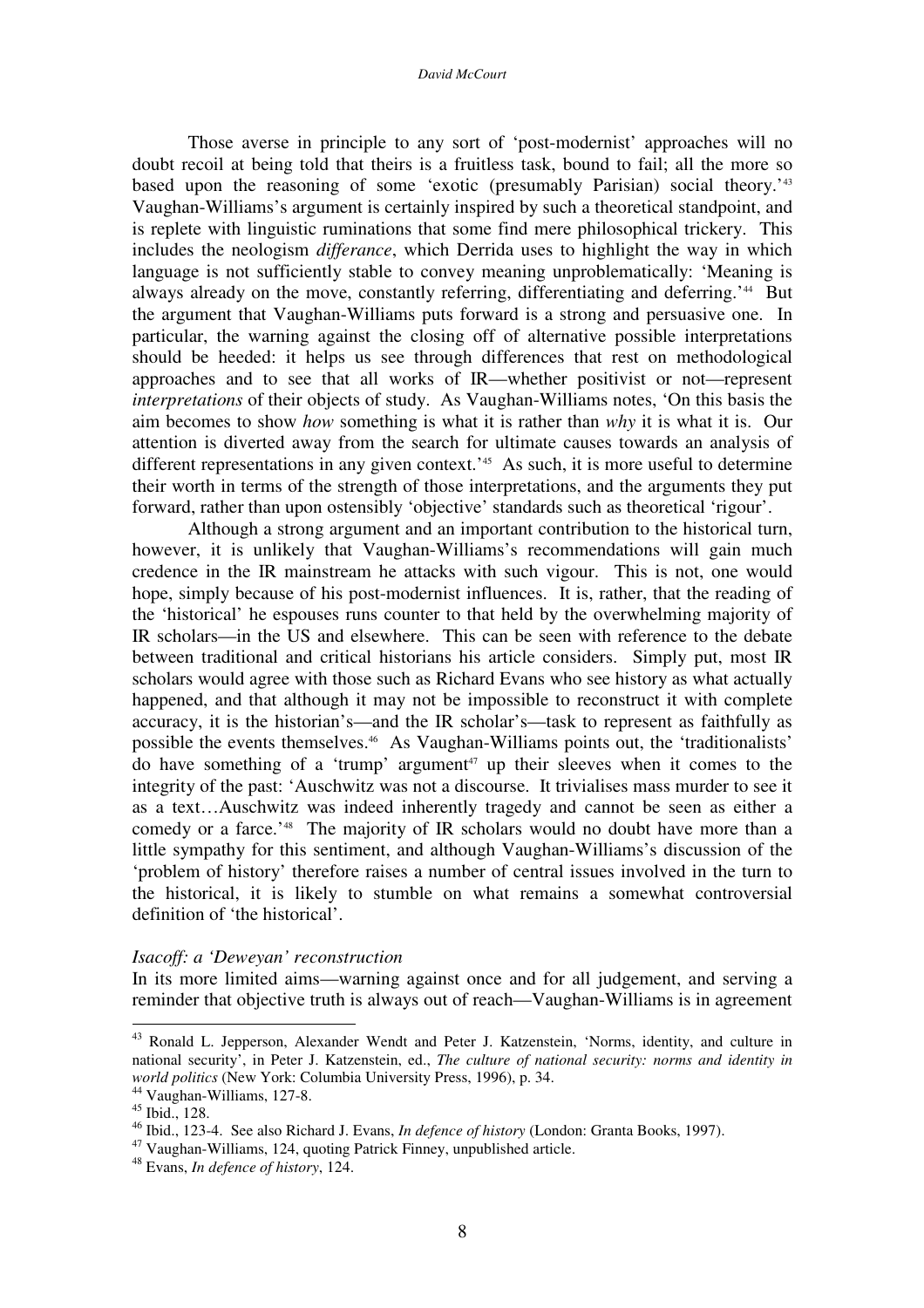with the second contribution to the historical turn focussed on here, that of Jonathan Isacoff. 49 Isacoff explicitly advocates the reconstruction of IR along pragmatist lines, in particular the work of John Dewey. Before summarizing his argument, two points are of particular interest. The first is that pragmatism has gained an increasing amount of attention within the subject recently. 50 Indeed, it could be argued that it currently represents a challenger to historical sociology for the position of 'main contender' for IR's historical re-orientation. The second and weightier point is that this reorientation seeks to maintain the commitment to the past—to international politics *as it is*—whilst accepting the untenability of positivist approaches. Isacoff makes clear that his concern is to offer a 'way-out' of the 'positivist versus post-ist wars by examining the pragmatist thought of John Dewey'. 51

Isacoff's reading of the 'problem of history' is thus clearly more in line with the historical 'traditionalists' and, by extension, the mainstream position within the discipline of International Relations, than is the case with Vaughan-Williams. That 'problem' is how to ground claims to historical knowledge, and thus avoid the seemingly zero-sum debate between historical objectivists and historical relativists.<sup>52</sup> Moreover, since he does not need to make the case for an alternative reading of the 'problem of history' in IR, Isacoff is free to make a more sympathetic assessment of the manner in which the argument between positivists and post-modernists over the issue of historical knowledge has taken place. In particular, this allows him to draw out the full power of the post-modern critique, whilst agreeing with McCullagh that 'Since the positivist approach 'is a part of our cultural inheritance which has been of such spectacular value...it would seem foolish to abandon it'.'<sup>53</sup> His concern, therefore, is the exploration of a possible *via media*.

Dewey's philosophy of history accepts the point that the meaning of things cannot be deemed independent from those things. The meaning that these objects have for us are instead 'socially constructed'.<sup>54</sup> However, rather than grasping radical indeterminacy like Vaughan-Williams would have us, accepting a Deweyan reconstruction, according to Isacoff, entails accepting historical enquiry as a process by which stable, intersubjective, understandings about the past can be created—despite the fact that these understandings remain intersubjective and not, therefore, true in any real sense. The intention, thereby, is to fix 'order to interminable processes for the purposes of practically coping with temporality.'<sup>55</sup>

This 'fixing of order to interminable processes' seems to recognise the problems associated with interpretative closure, but at the same time maintains that semi-closure is a price that must be paid in order to know how to 'go on' in certain practical

<sup>&</sup>lt;sup>49</sup> Isacoff, 'On the historical imagination of International Relations'.

<sup>&</sup>lt;sup>50</sup> See, for example, David Owen, 'Re-orientating International Relations: on pragmatism, pluralism and practical reasoning', *Millennium: Journal of International Studies* Vol. 31, No. 3, (2002), 653-73, and the special edition of *Millennium*, Vol. 31, No. 3, (2002).<br><sup>51</sup> Issaeff 604

Isacoff, 604.

<sup>52</sup> Ibid., 607-8.

<sup>53</sup> Ibid., 609.

<sup>54</sup> See Peter L. Berger and Thomas Luckmann, *The social construction of reality* (London: Penguin, 1967). The socially constructed nature of the 'international' is closely associated to 'Constructivist' IR. See Alexander Wendt, *Social theory of international politics* (Cambridge: Cambridge University Press, 1999) and Ted Hopf, *Social construction of international politics* (Ithaca: Cornell University Press, 2002).

<sup>55</sup> Isacoff, 614.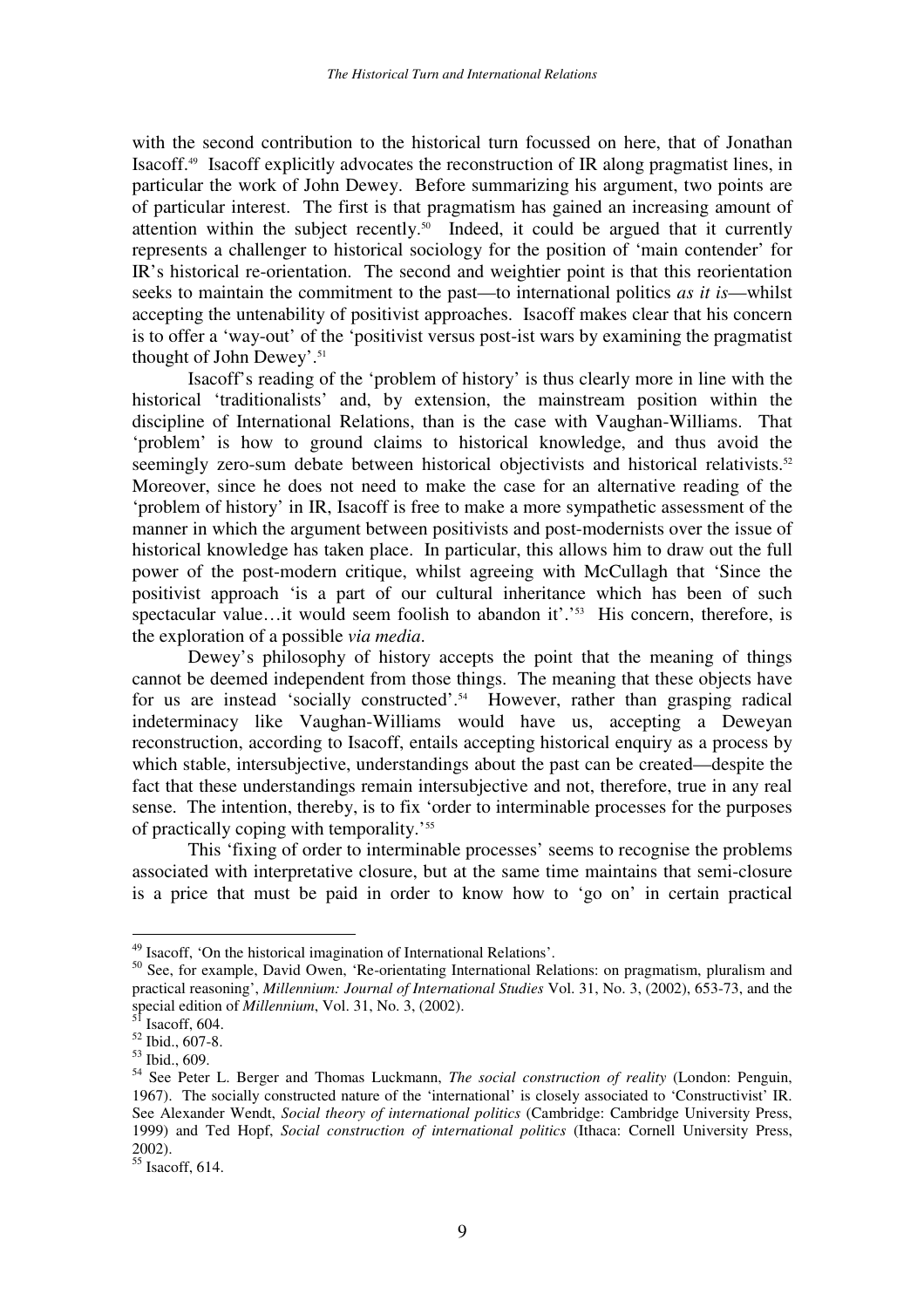#### *David McCourt*

situations; or, at the very least, accept the path chosen as a valid one.<sup>56</sup> It thus offers a way in which the power of science as a mode of experience—to use the terminology of Michael Oakeshott—can be harnessed, while once again accepting its fallibility 'in the final analysis'.<sup>57</sup> Following the pragmatic road out of the historical turn, therefore, recognizes both the limitations but also the necessity of making *positive* contributions to the study of international affairs, a critique that might be levelled at Vaughan-Williams.

The pragmatic approach seems to offer just the 'way out' of the 'post-ist' wars as Isacoff promises at the outset of his article. 58 In so doing, it has many points of concurrence with so-called 'post-positivist' approaches to IR: in particular, the work of Colin Wight. <sup>59</sup> Although Isacoff is unclear on this issue, it is to be assumed that Dewey would retain the view of history as a scientific enterprise, as does Wight, who bases his account of agents and structures in international politics on Bhaskarian Scientific Realism.<sup>60</sup> This has proven popular amongst those IR scholars who take the critique of positivism seriously, whilst wishing to retain for it the status of a science. 61

However, in advocating the use of pragmatic analysis for explicitly normative ends, Isacoff seems to be taking the approach in a direction that does not correspond with the view of 'scientific' activity held by mainstream IR.<sup>62</sup> The 'normative' purpose here is the possibility of IR making a more positive contribution to society: specifically 'the improvement of the public good.' 63 IR's task thus remains the analysis of international politics *as it is*, but it also has the aim of aiding in the construction of a more imaginative and democratic future: the world *as it should be*. This raises a number of important issues regarding the nature of IR after positivism, specifically whether it should address current questions of international politics—be 'policy relevant'—or take a more impartial stance—one could call it the 'ivory tower' view. This is a familiar theme in all of the human sciences, and brings into focus not only the status of the knowledge they produce but its ostensible purpose as well, since, as we are aware, 'theory is always for someone and for some purpose.'<sup>64</sup>

While acknowledging that intersubjective agreement on certain purposes—such as democracy—might mask asymmetric power relationships, a pragmatic approach presents a more neutral, or optimistic, conclusion on these questions. It remains unclear, however, what the proper place of values is in pragmatic approaches to IR. A number of 'critical theorists' argue that once freed from the constraints of positivism, the type of conservative, 'problem-solving', approaches that could be underpinned by Isacoff's reconstruction themselves become problematic. 65 It seems instead that IR 'after positivism' cannot but go down the road of normative theorizing, a road that takes

<sup>56</sup> This phrase is associated with the later Wittgenstein. See Ludwig Wittgenstein, *Philosophical investigations* (London: Macmillan, 1953). See also Peter Winch, *The idea of a social science and its relation to philosophy* (London: Routledge, 1990).<br><sup>57</sup> See Michael Oskesbott, Experience and its mode

See Michael Oakeshott, *Experience and its modes* (Cambridge: Cambridge University Press, 1933).

<sup>58</sup> Isacoff, 604.

<sup>59</sup> See Colin Wight, *Agents, structures and international relations* (Cambridge: Cambridge University Press, 2006).

<sup>&</sup>lt;sup>60</sup> Ibid. See also Roy Bhaskar, *A realist theory of science*, 2<sup>nd</sup> Ed. (Brighton: Harvester, 1978).

<sup>61</sup> See, for example, Wendt, *Social theory of international politics*.

<sup>62</sup> See King, Keohane and Verba, *Designing social inquiry*.

<sup>63</sup> Isacoff, 603.

<sup>&</sup>lt;sup>64</sup> Robert Cox, 'Social forces, states, and world orders: beyond International Relations theory', *Millennium*, Vol. 10, No. 2, (1981), 126-55, reprinted in Keohane, *Neorealism and its critics*, pp. 204- 254, quote at p. 207.

 $^{65}$  On 'problem-solving' versus 'critical' theory, see Cox, ibid.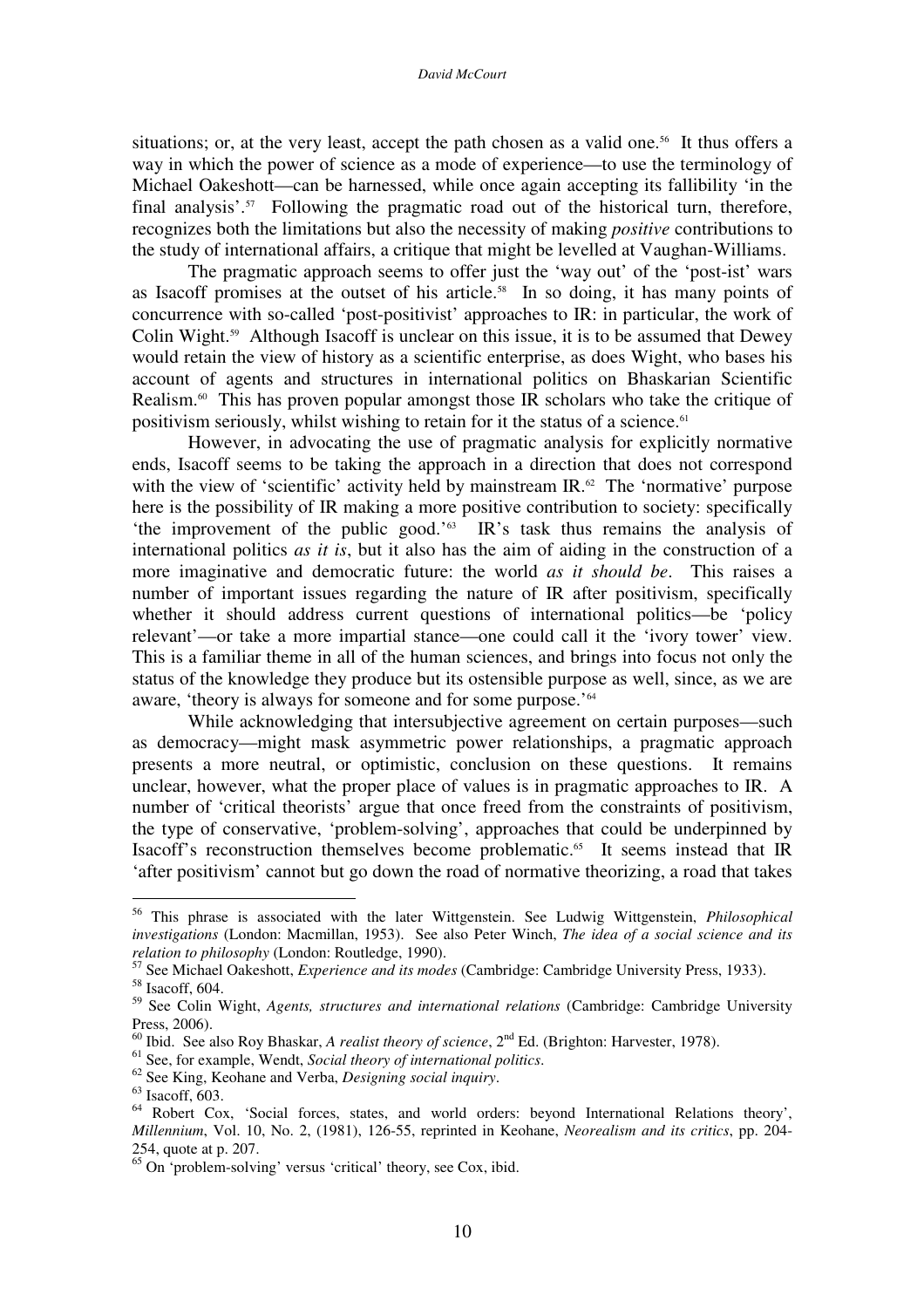it far away from the search—however in vain—of a degree of objectivism. A pragmatic turn to history, therefore, does not offer the comfort that it appears to on the surface, as this important question is left open.

#### *Kratochwil: history, agency and praxis*

Isacoff's argument has a number of points of agreement with the final contribution to the historical turn under consideration here, that of Kratochwil on 'History, Action and Identity'. Like Isacoff, Kratochwil's concern is to use the turn to history to remodel the study of international politics along practical lines. Rather than seeking 'scientific' status for our inferences, he argues that the acceptance of a *sui generis* understanding of the political leads to a desire for 'practical wisdom' with which to address specific problems of international politics. This 'practical wisdom' or 'practical knowledge' is explicitly contrasted with 'technical' forms of understanding political issues that scientific approaches to the social and political sciences often strive for, since politics is no longer viewed as an enterprise comparable to a sort of 'social mechanics'.

Crucially, Kratochwil posits, this specific, *practical*, knowledge that politics requires is by necessity *historical* in nature. The term 'historical' here does not refer to the attempt to gain direct 'lessons' from history drawn from the history-as-laboratory view as outlined above. <sup>66</sup> Rather, his claim is 'that it is through historical reflection that we become aware of the "dialectic of choice" in which from the present the past is recollected and joined with the future by means of a political "project".'<sup>67</sup> Kratochwil thus widens the 'historical' element of the turn from the historian or IR scholar himself or herself, to include the subjects of their concern as well; both the observer and the observed, individuals and collectivities alike, are seen as intensely historical entities. Their identity and agency—their very ability to act—is predicated upon a certain reading of their historical condition. '[T]he conceptualisation of a social system without any recourse to the ideas and values the actors themselves hold seems futile indeed. Precisely because social reality is not simply "out there" but is made by the actors, the concepts we use are part of a vocabulary that is deeply imbricated with our political projects.' 68

Once again, in making his contribution to the debate over how a putative 'historical turn' should be affected in IR, Kratochwil also makes clear his own understanding of what is problematic about the current relationship with history. In his view it is quite clear that 'history' is not simply a laboratory, but nor is it simply the constituted nature of the object IR scholars study. '"[H]istory"', Kratochwil argues, 'is the encounter with the "self"<sup>69</sup>, and is, as such, 'an indispensable precondition for grasping our predicament as agents'.<sup>70</sup> It follows from this that IR is a discipline concerned with the argumentative process of determining what does count as valid *practical* knowledge in international politics in light of this encounter.

<sup>66</sup> Kratochwil, 7. On the notion of history as 'teacher', see Reinhart Koselleck, '*Historia magistra vitae*: the dissolution of the topos into the perspective of a modernized historical process', in *Futures past: on the semantics of historical time* (Cambridge, Mass. and London: The MIT Press, 1985). <sup>67</sup> Kratochwil, 8.

<sup>68</sup> Ibid., 11.

<sup>69</sup> Ibid., 15.

<sup>70</sup> Ibid., 21.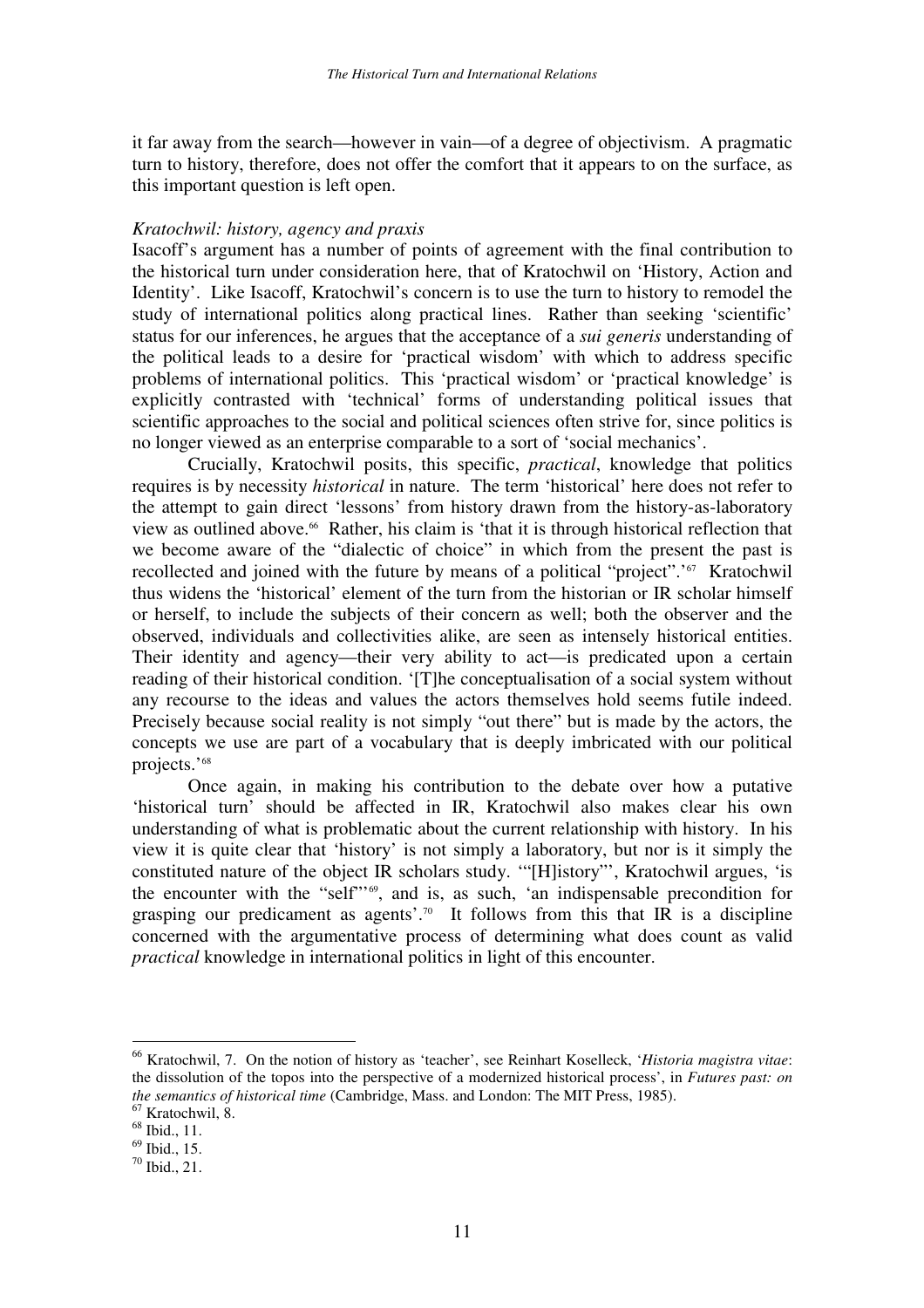Kratochwil is making a similar point here to one made by Clausewitz, according to the reading of the military historian John Tetsuro Sumida. <sup>71</sup> Sumida argues that in the second book of *On War*, Clausewitz puts forward a practical notion of theory in relation to its role in the teaching of future generals. Because the 'fog of war' cannot be predicted in some objective, 'scientific', manner—just as international politics cannot for Kratochwil—it is only through the exposure to a large number of historical examples that the trainee can hope to master the situations he is likely to face. Even then he may not make the right decision in the event. Both Clausewitz and Kratochwil, therefore, advocate theory as intensely practical, as opposed to a number of postmodernists who explicitly view their approach as anti-*theory*. <sup>72</sup> However, for Kratochwil, 'Even for 'problem-solving' theory, we need to understand the peculiar problems of *praxis* and that entails an awareness of our predicament as historical beings.' 73

#### **Beyond Objectivism and Relativism**

The previous section was not intended to outline a solution to the 'problem of history' based on the three contributions under review. Instead, it was designed to demonstrate that a number of key issues keep cropping up time and again—both in terms of the factors motivating the turn to history, and the solutions that contributors propose which would seem to add weight to the argument that they stem from more fundamental concerns. Thus, that the ultimate 'reality' of objects, and, in particular, the meaning of the term 'historical' itself, for example, repeatedly rear their heads as motivations, and that the centrality of argument and of *praxis* offer elements of tentative 'ways out', is not deemed accidental. If these more basic concerns can be explicated, therefore, it may give us a more adequate understanding of the issues at stake in the turn to history in IR.

In the absence of a commonly accepted solution to the 'problem of history' in IR, and by way of a positive contribution to the literature of the historical turn, it is argued here that the calls for a turn are united by a shared source: an acknowledgement of the problems of making valid knowledge claims given the rejection of positivism, and the desire to assuage the effects of this 'Cartesian anxiety', in the words of Bernstein.<sup>74</sup> The historical turn is thus borne from the need to exorcise this anxiety, an anxiety that arises from the rejection of objectivism, on the one hand, and the unwillingness to prostrate the discipline before the 'spectre of relativism' on the other. 75 The argument of this final section is that the historical turn is but one element of a debate over the discipline's core nature and status beyond this Rubicon, and the terms of the debate of the historical turn *as a whole* can be brought into shaper relief in light of Bernstein's notion of [IR] 'beyond objectivism and relativism'.

A sense that IR is moving—and has been moving—'beyond' something is not, in fact, entirely novel. Over ten years ago, Smith, Booth, and Zalewski edited a volume entitled *International Theory: Positivism and Beyond*, which attempted to make clear that there were many more important and interesting theoretical issues at stake in the

<sup>71</sup> Carl Von Clausewitz, *On war* (Princeton and Oxford: Princeton University Press, 1984); Jon Tetsuro Sumida, 'The relationship of history and theory in *On War*: the Clausewitzian ideal and its implications', *The Journal of Military History* Vol. 65, No. 2, (2001), 333-54.

 $72$  Vaughan-Williams, 134.

<sup>73</sup> Kratochwil, 24.

<sup>74</sup> Richard Bernstein, *Beyond objectivism and relativism*, pp. 16-9.

<sup>75</sup> See ibid.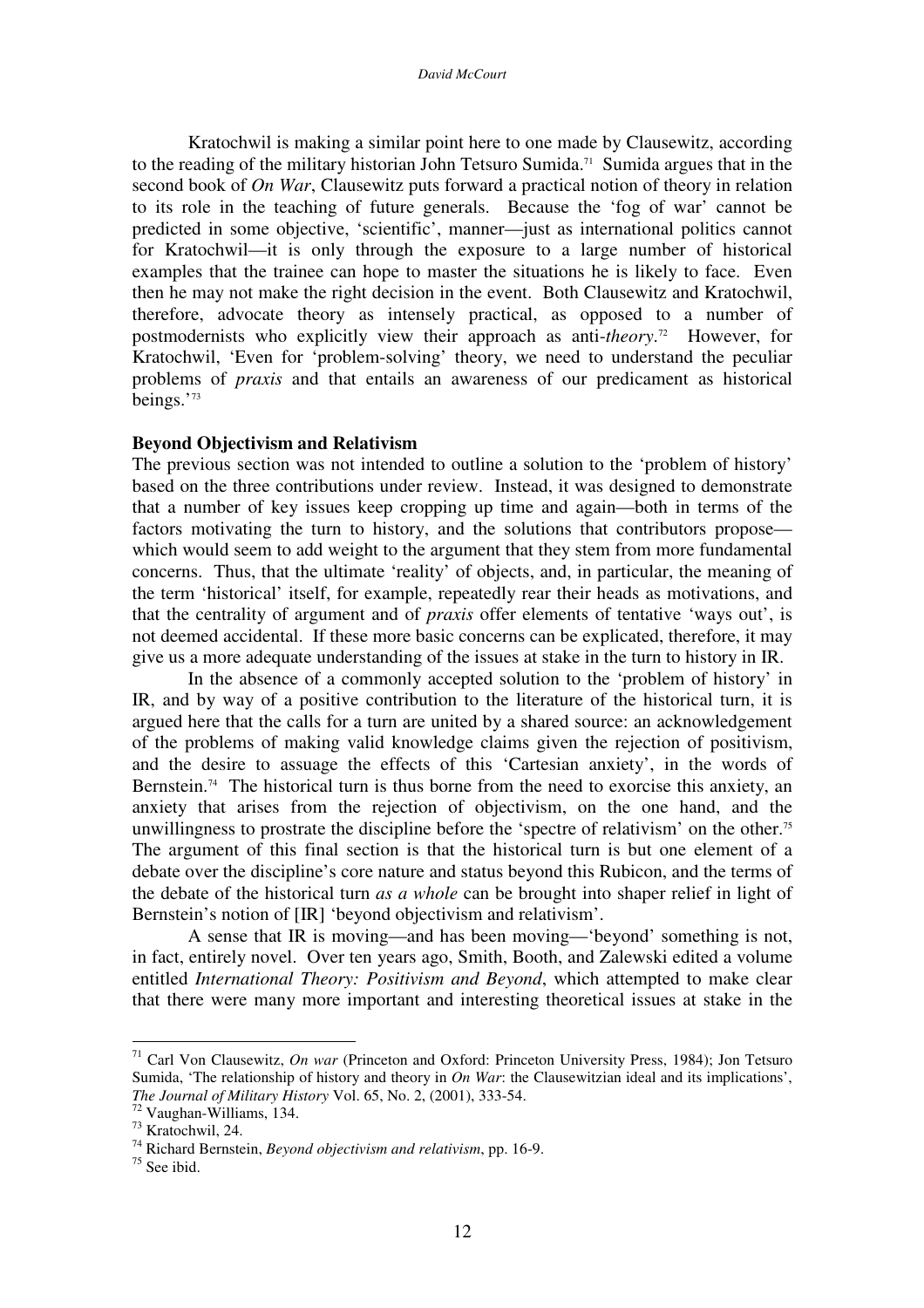study of international relations than were betrayed by the 'neo-neo' debate. <sup>76</sup> The idea that IR was moving 'beyond' positivism also reflected the widespread idea that IR was changing in response—and perhaps coordination with—developments in international politics since the Cold War. 77 Indeed, Isacoff makes it quite plain that the 'value-added' of a Deweyan reconstruction is the ability to move 'beyond positivism and postmodernism'. <sup>78</sup> However, a brief glance at the major journals in the discipline would suggest that the attachment to positivism is still prevalent. It is this resistance to a truly 'post-positivist' IR, it is suggested here, that has resulted in the necessity of a number of 'turns' of which the historical is a prominent example.

Yet 'objectivism versus relativism' is not merely another antimony to add to the already-lengthy list of unbridgeable chasms that pepper the landscape of contemporary IR theory: 'art versus science', 'understanding versus explanation', 'constitutive versus causal theories', 'reflectivism versus rationalism'—one could go on almost *ad infinitum*. In fact, the dichotomy does not actually represent a dichotomy at all since neither pure objectivism nor pure relativism are possible. Positivists of every stripe, both in the natural and social sciences, are working from the assumption that although not 'true' in a complete sense, they can and should continue to work as if it were true; or, in the case of some Scientific Realists, they can agree on its 'truth' through intersubjectivity, rather than objectivity. 79

Pure relativism, however, is equally impossible because the truth of the relativist position breaks down as soon as its claim to validity is questioned: 'For implicitly or explicitly, the relativist claims that his or her position is true, yet the relativist also insists that since truth is relative, what is taken as true may also be false.<sup>'80</sup> Since it cannot be true and false at the same time, 'One cannot consistently state the case for relativism without undermining it.'<sup>81</sup> A pure relativist position is ultimately untenable. This is what Bernstein means then when he notes that when the objectivism versus relativism antimony is exorcised the anxiety falls apart, since there was no antimony in the first place. The Cartesian anxiety in IR that has given rise to the historical turn, therefore, has derived from a misunderstanding of the current state of the philosophy and practice of natural science, on the one hand, together with a somewhat irrational fear of more relativist approaches—such as that of Vaughan-Williams on the other.

Positivist approaches, which assume broadly that international relations can be studied like other natural kinds,<sup>82</sup> has been retained largely because it appears to offer the best response to the Cartesian anxiety. However, the commitment to positivism has in actuality reflected a commitment to standards to which natural scientists themselves

<sup>76</sup> Steve Smith, Ken Booth and Marysia Zalewski, eds. *International theory: positivism and beyond* (Cambridge: Cambridge University Press, 1996). On the 'neo-neo' debate, see David A. Baldwin, ed. *Neorealism and neoliberalism: the contemporary <i>debate* (New York: Columbia University Press, 1993).<br><sup>77</sup> See Bishard Ned Labour and Thomas Bisse Kannon, eds. *International Belations and the and of th* 

See Richard Ned Lebow and Thomas Risse-Kappen, eds., *International Relations and the end of the Cold War* (New York: Columbia University Press, 1995). In particular, see Rey Koslowski and Friedrich V. Kratochwil, 'Understanding change in international politics: the Soviet empire's demise and the international system', pp. 127-65.

 $78$  Isacoff, 616.

<sup>79</sup> See Wight, *Agents, structures and international relations*. It should be noted here that not all Scientific Realists are positivists. For a discussion on Scientific Realism and its application to IR, see, Fred Chernoff, 'Scientific Realism as a Meta-Theory of International Politics', *International Studies Quarterly*, 46, (2002), 189-207.

 $80$  See Bernstein, p. 9, and pp. 8-16.

 $81$  Ibid., p. 9.

<sup>82</sup> For an interesting discussion see Wendt, *Social theory of international politics,* pp. 64-77.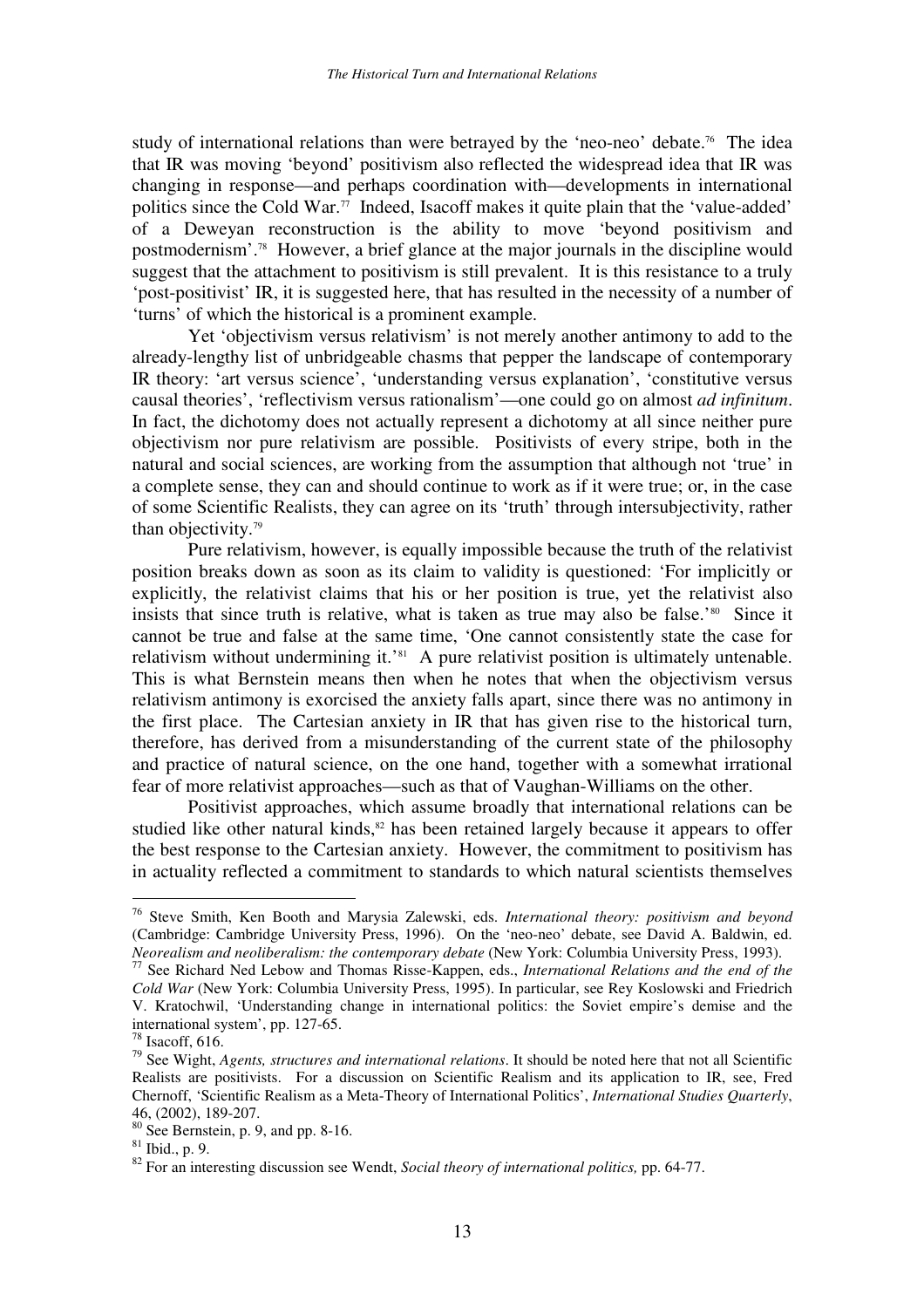do not attempt to adhere; the 'methods' attached to positivist social sciences that act as independent reference points as to the quality of inferences represent much more stringent requirements than scientists follow. The paradoxical situation has arisen, therefore, that the natural scientist uses the tools he or she finds most appropriate the task at hand, while the student of politics—which would seem to be much more contingent and historical, and hence requisite of specific rather than general knowledge—has disabused himself of this luxury. This is not to state, then, that the assumption of certain preferences and interests on the part of actors in international politics is always incorrect, but rather that it cannot be taken *a priori* as the most suitable method by which a particular political situation should be addressed—that depends on the context.

In seeking to bring that context back into our reflections about politics, it would seem to follow that the historical turn in IR is a direct confrontation with the question of what IR *is*—what type of knowledge claims it can make—when objectivism and relativism are rejected. 83 In short, the historical turn begs the question '[W]hy do we study international politics and what purposes does the discipline of IR serve?'<sup>84</sup>

Of course, these are heady claims that it would seem impossible to fully support here. But they are worthwhile making since they highlight certain points of correlation in the anti-positivist critique in IR, and especially the historical turn under investigation here. Quite independently of Bernstein's work, both Isacoff and Kratochwil approach understandings of what is at stake in the historical turn that significantly reflect Bernstein's reading of movements within continental and analytic philosophical traditions. Isacoff relies on Richard Rorty's pragmatist reading of John Dewey<sup>85</sup> to underpin his version of the turn, whilst Kratochwil focuses on the importance of practical knowledge involved in international *politics*. In so doing, both echo sentiments Bernstein makes in what is itself an extended commentary on the movement beyond objectivism and relativism based on the work of Hans-Georg Gadamer, with a reflection on the contributions of, among others, Richard Rorty.<sup>86</sup>

It is unlikely, therefore, that the points of correlation between the issues raised by the historical turn—in particular the approaches of Isacoff and Kratochwil—and the movements beyond objectivism and relativism identified by Bernstein are mere coincidence. Rather, it would suggest that there is a core group of concepts that form a basis around which an answer to the question of 'What is left over once the false dichotomy has been exorcised?', and hence what IR *is*, can be formed. We are left with, as Kratochwil and Isacoff in particular pointed out, and to a lesser extent Vaughan-Williams, argument, interpretation, reason and practical wisdom. Each of these, moreover, is both historically conditioned, but also rest on arguments drawn from history for their persuasive power and pertinence for the political issue at hand.

Reason, for example, the very basis on which we agree to discuss the validity of truth claims, and on which so-called 'objective' knowledge still has a powerful pull is, according to Thomas Kuhn's work in the Philosophy of Science, intensely historical.<sup>87</sup>

 $83$  This is noted by Richard Shapcott. See his, 'IR as practical philosophy: defining a 'classical approach'', *British Journal of Politics and International Relations* Vol. 6, (2004), 271-91.

<sup>84</sup> Ibid., 271.

<sup>85</sup> Isacoff. See also Richard Rorty, *Philosophy and the mirror of nature* (Princeton: Princeton University Press, 1979).

<sup>86</sup> Bernstein, *Beyond objectivism and relativism*.

<sup>87</sup> See Thomas S. Kuhn, *The structure of scientific revolutions*, 2 nd Ed. (Chicago: Chicago University Press, 1970).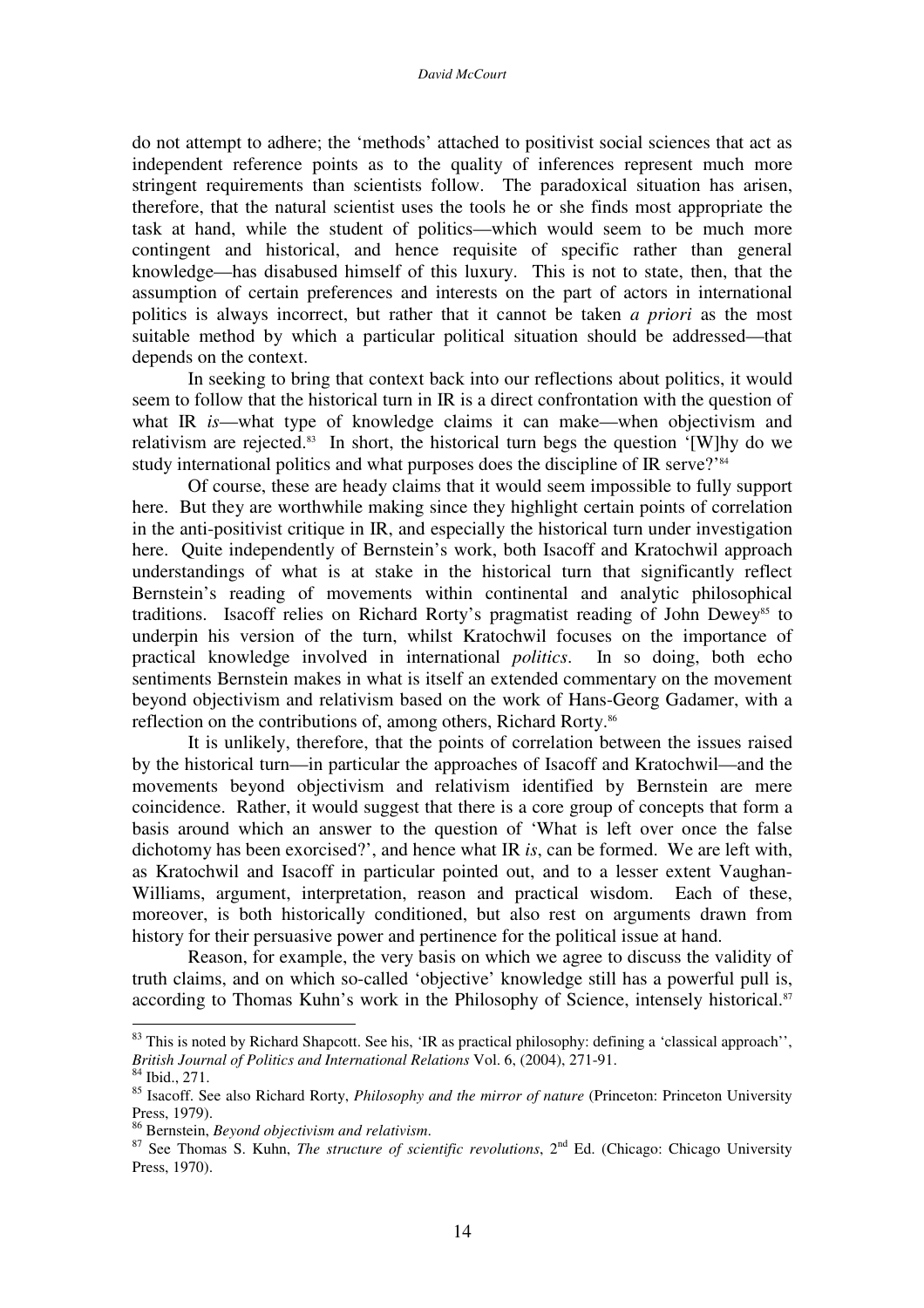Rationality is not something independent of us, but is part of our 'webs of belief', or whatever one chooses to call the structures that order our very being in the world.<sup>88</sup> Moreover, this should not be thought of as some 'new' phenomenon; this was all there ever was. It simply looks new because of the tightness with which our webs of belief upheld—and continue to uphold—positivist and objectivist standards. Despite this tightness, our investigations into the nature of international politics always have been conditioned by our particular time and place, the vantage point of our present.<sup>89</sup> As Gadamer reminds us, we are unable to break free from our *prejudgements*.<sup>90</sup> Yet, of course, if we acknowledge that we are unable to escape our prejudgements, the negative connotations that words such as 'prejudice' and 'prejudge' continue to hold for us begin to break down.

The turn to the 'historical' in IR, then, is about replacing the view of history that holds it as a laboratory of facts with one that recognises the historically conditioned nature of our concepts and methodologies, but also, fundamentally, of ourselves and the very system of reason within which we are bound. Realisation of this allows us to 'fuse our horizons' with those of the past in order to achieve 'effective *historical* consciousness' with which we assess the validity of our claims to practical knowledge about politics in light of history. 91

#### **Conclusion**

This recrudescence of practical knowledge is, of course, not simply a concern of IR, but of all the social sciences, as generations of students and scholars have been taught both to seek the objective and the technical, and to work in modes assuming their existence. It is also a concern that resonates throughout Western thought, through the myth of the 'expert' and our ongoing infatuation with technical knowledge, and our downplaying of practical wisdom. Indeed, who can blame us when it is *techne*—the putting into practice of technical knowledge—that has seemingly allowed us the capacity of flight and taken us to the moon? It is understandably difficult to subscribe to the view of natural science as simply a particularly tightly spun web of belief when *techne* has given us so much, while the same can seemingly not be said for *phronsis*, or 'prudence', and the use of practical knowledge.

However, without a willingness to recognize both the limitations and possibilities of the move beyond objectivism and relativism in IR, the anxiety that characterises the discipline will surely continue. In order to aid with this recognition, this paper has suggested that the same reasoning which underpins the calls for an historical turn in IR represent a larger concern in the philosophy of the social sciences of their claims to knowledge 'beyond objectivism and relativism'. An acknowledgement of the misplaced nature of the Cartesian anxiety that stems from resting on the unfamiliar ground beyond this frontier, therefore, provides an alternative perspective from which to comprehend and debate the numerous 'turns' that have competed to reorient the subject, of which the historical is a particular variant. It allows

<sup>88</sup> 'Webs of belief' is a prominent theme in Clifford Geertz's *The interpretation of cultures* (New York: Basic Books, 1973). On the notion of being-in-the-world, see Martin Heidegger, *Being and Time* (Oxford: Blackwell, 1962).

 $89$  Kratochwil, 15.

<sup>90</sup> Hans-Georg Gadamer, *Truth and Method* (London: Continuum, 1975).

<sup>&</sup>lt;sup>91</sup> Ibid, my italics.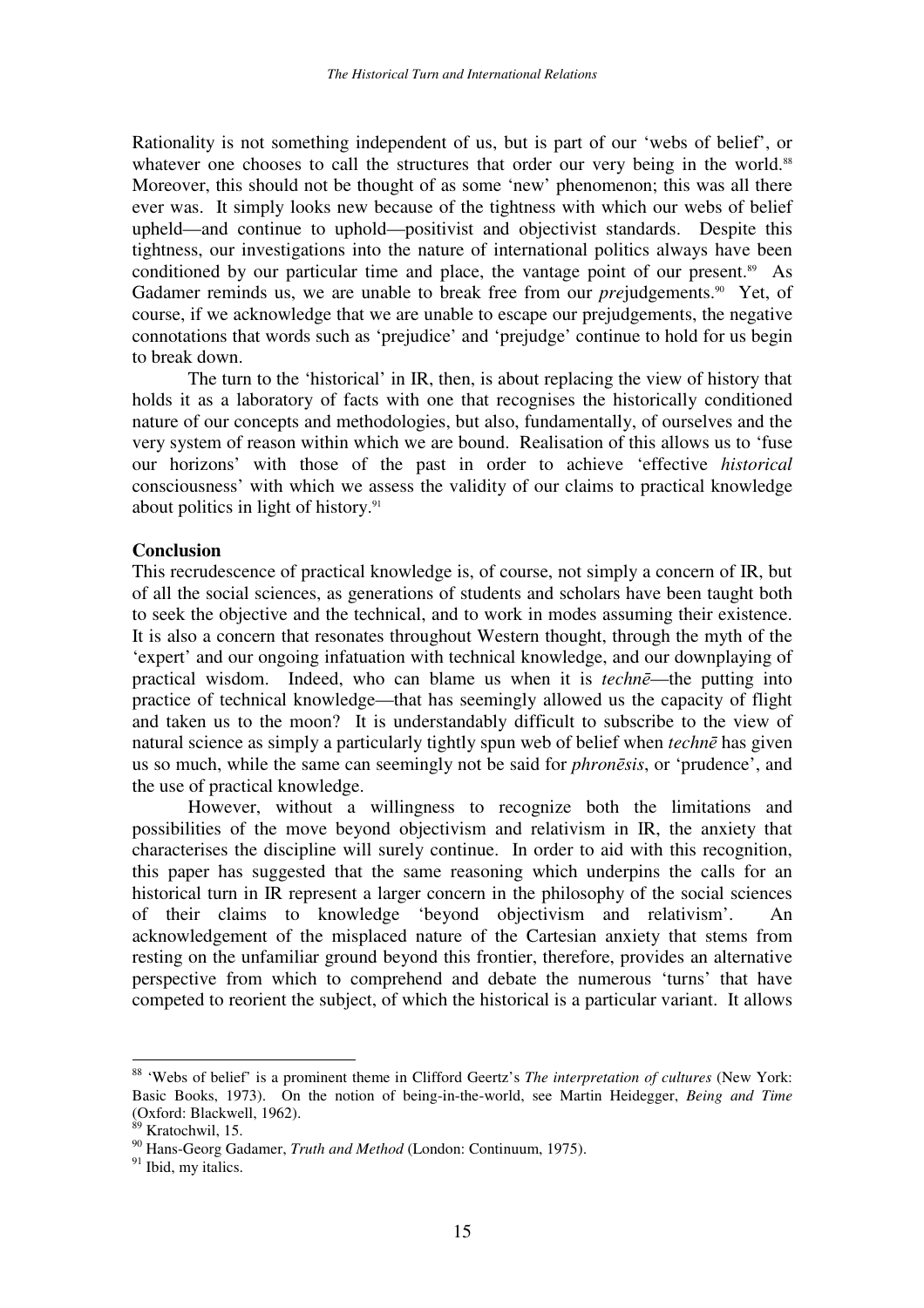us to avoid the danger, pointed out by Vaughan-Williams, of interpretative closure, whilst also enabling us to make valid claims to knowledge about the 'international'.

But a number of important issues remain. The first concerns what might seem an unsatisfactory conclusion for potential converts from positivism, that of its displacement with mere argument, or, worse still, 'interpretation', especially when this battle was one that was thought won.<sup>92</sup> Those who have been 'trained' in technical 'skills' might well wonder where these have gone, and exactly what they have been replaced with. As Bernstein himself notes, it is unclear whether Gadamer's notions of the 'fusion of horizons' and the creation of 'effective historical consciousness' actually succeed in providing a complete basis for positive knowledge claims, which is so close to the heart of the identity of the social sciences. 93 It may legitimately be asked, therefore, 'Where now *techne*?' Surely technical knowledge is not entirely to be dispensed with? After all, '*techne* without *phronesis* is blind, while *phronesis* without techne is empty.'<sup>94</sup>

The second point raised by the foregoing discussion is whether hermeneutics and pragmatics are fundamentally complementary, or that IR's move beyond objectivism and relativism requires us to make a choice between the two. Or are there further options? This is particularly important given the commitment of many of the founding fathers of pragmatism to science, <sup>95</sup> and the opposite tendency among those who favour an interpretative approach, including Gadamerian hermeneutics. While both offer a possible grounding for IR beyond objectivism and relativism, it seems likely that there are many issues yet to settle, particularly concerning the nature of 'scientific knowledge'. Thus, despite the fact that advocates of IR as science have moved significantly away from outmoded conceptualizations of what it means to do science, the 'art versus science' debate will rumble on.

The third and final point concerns the matter of values and their proper place in studies of international politics. It may well be the case that IR scholars can be persuaded of the impossibility of stepping outside their own value judgements and *pre*judices when making their analyses. But it will be a more difficult task to accept that the aim of impartial, dispassionate analysis is no longer the main goal of the discipline of International Relations. Given this, what is the proper position of values in empirical and theoretical works in IR? Is it possible to note certain assumptions or biases at the beginning of an analysis, and then to continue as before? Or should explicitly normative theorizing become the standard?

There remain, in sum, numerous matters to discuss about what IR *is* 'beyond objectivism and relativism'. By itself, the notion offers few solutions. It does, it is hoped, help us to understand the rationale underlying attempts to reconcile two strong tensions within our disciplinary condition: namely those between the desire for objective analysis, and the knowledge of its impossibility. It also suggests that the turn to history is but one of these attempts, and that it is thus unsurprising to note the degree of overlap with calls for other 'turns'—the 'linguistic' and 'constructivist' turn for

 $92$  For a defence of the suitability of interpretation to the study of the social sciences, see Charles Taylor, 'Interpretation and the sciences of man', in *Readings in the philosophy of social science*, edited by Michael Martin and Lee C. McIntyre (Cambridge, Mass. and London: The MIT Press, 1994).

<sup>&</sup>lt;sup>93</sup> Bernstein.

<sup>&</sup>lt;sup>94</sup> Ibid., p. 161.

<sup>95</sup> See John Dewey, *The quest for certainty* (New York: Minton, Balch, 1929). See also George Herbert Mead, *Mind, self and society: from the standpoint of a social behaviorist* (Chicago and London: University of Chicago Press, 1934).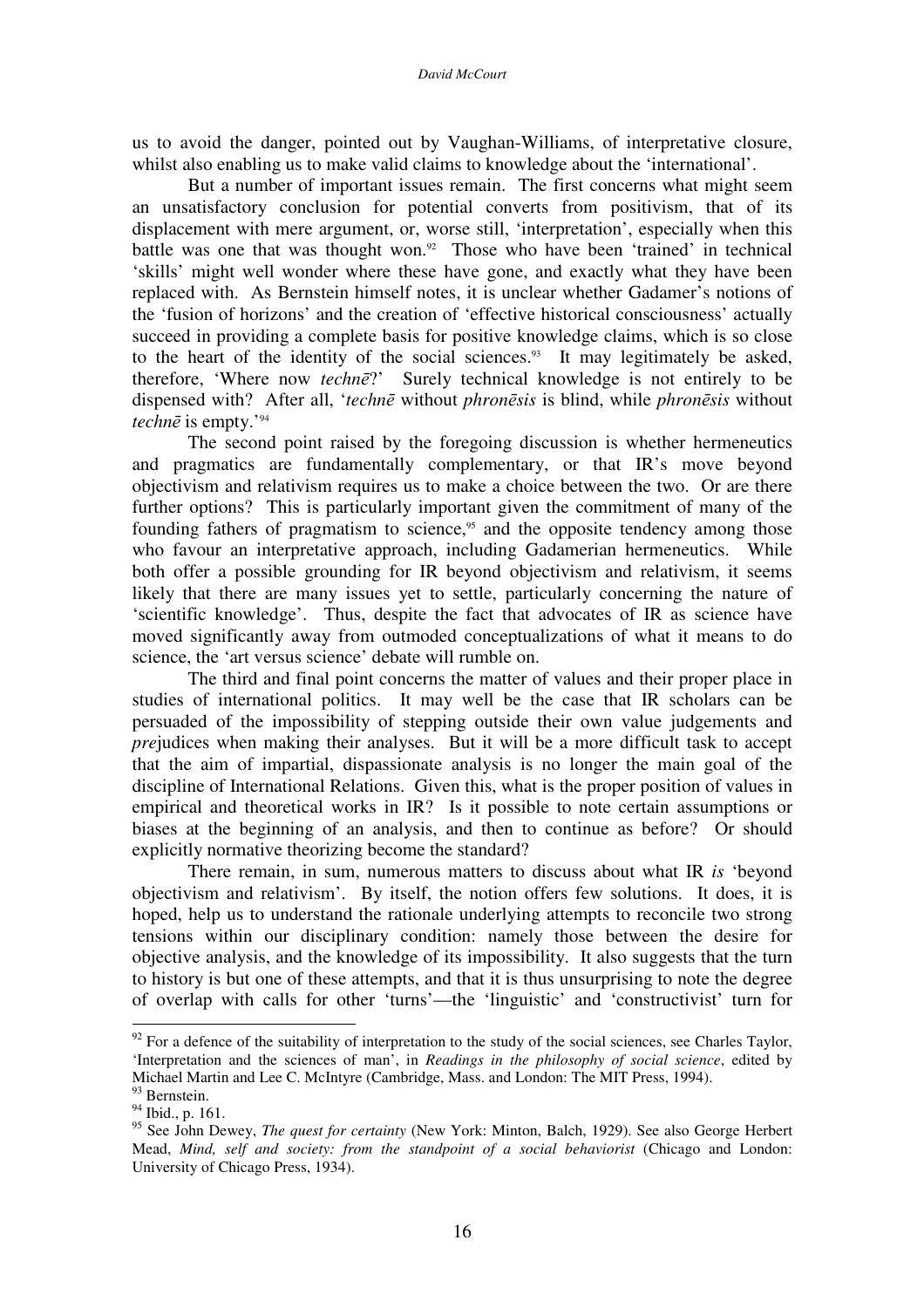example—that put forward similar critiques and air similar concerns.<sup>96</sup> In so doing, it points at least to the general direction the turns might lead: just as 'Perhaps, despite grand claims about clear and distinct ideas, transcendental proofs, conceptual necessities, philosophy has never been and never will be more than a shifting battleground of competing opinions,' 97 the same can be said of International Relations.

#### **References**

- Abbott, Andrew. 2001. *Time matters: on theory and method*. Chicago: University of Chicago Press.
- Ashley, Richard K. 1989. 'Living on border lines: man, post-structuralism, and war', in James Der Derian and Michael J. Shapiro, *International/intertextual relations: postmodern readings of world politics*. New York: Lexington Books.
- Baldwin, David A., ed. 1993. *Neorealism and neoliberalism: the contemporary debate*. New York: Columbia University Press.
- Bell, Duncan. 2001. 'International relations: the dawn of a historiographical turn?' *British Journal of Politics and International Relations* 3, (1): 115-26.
- Berger, Peter L., and Thomas Luckmann. 1967. *The social construction of reality*. London: Penguin.
- Bernstein, Richard. 1983. *Beyond objectivism and relativism: science, hermeneutics and praxis*. Oxford: Blackwell.
- Bhaskar, Roy. 1978. *A realist theory of science*. Brighton: Harvester.
- Bull, Hedley. 1966. 'International theory: the case for a classical approach', *World Politics* 18, (3): 361-77.
- Butterfield, Herbert, and Martin Wight, eds. 1966. *Diplomatic investigations: essays in the theory of international politics*. London: Allen and Unwin.
- Buzan, Barry, and Richard Little. 2000. *International systems in world history: remaking the study of international relations*. Oxford and New York: Oxford University Press.
- Campbell, David. 1992. *Writing security: United States foreign policy and the politics of identity*. Minneapolis: University of Minnesota Press.
- Carr, Edward Hallett. 1961. *What is history?* London: Macmillan.
- Checkel, Jeffrey T. 1998. 'The Constructivist turn in International Relations theory'. *World Politics* 50, (2): 324-48.
- Chernoff, Fred. 2002. 'Scientific Realism as a meta-theory of international politics', *International Studies Quarterly* 46, 189-207.
- Clausewitz, Carl Von. 1984. *On war*. Princeton and Oxford: Princeton University Press.
- Cox, Robert. 1981. 'Social forces, states, and world orders: beyond International Relations theory'. *Millennium: Journal of International Studies* 10 (2): 126-55.
- Craig, Edward, ed. 1998. *Routledge encyclopedia of philosophy*. London: Routledge.
- Der Derian, James, and Michael J. Shapiro. 1989. *International/intertextual relations: postmodern readings of world politics*. New York: Lexington Books.

<sup>&</sup>lt;sup>96</sup> See Checkel, 'The Constructivist turn in International Relations theory', and Shapcott 'Solidarism and after'.

 $97$  Bernstein, p. 15.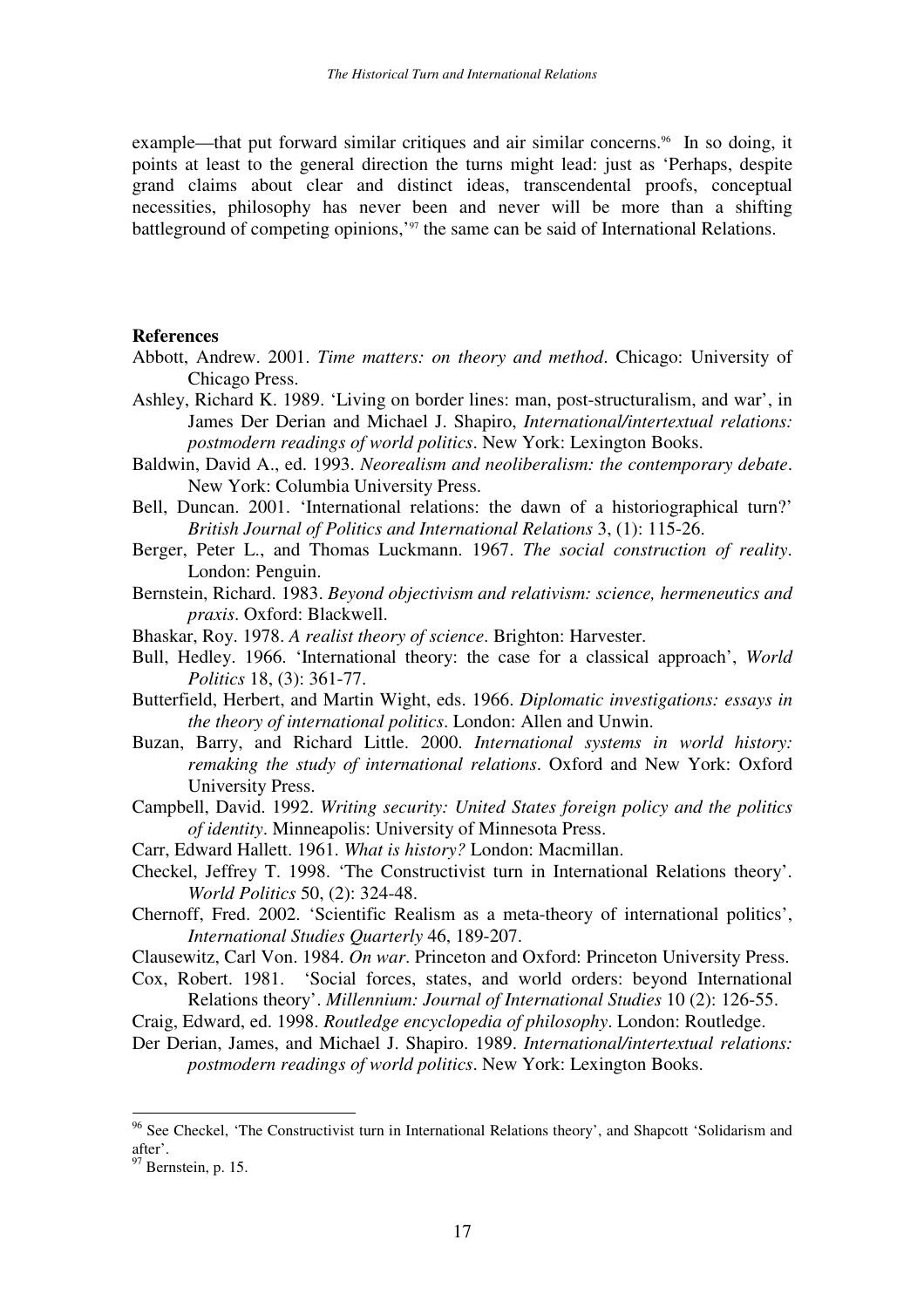- Der Derian, James, ed. 1995. *International theory: critical investigations*. New York: New York University Press.
- Dewey, John. 1929. *The quest for certainty*. New York: Minton, Balch.
- Elman, Colin, and Miriam Fendius Elman, eds. 2001. *Bridges and boundaries: historians, political scientists, and the study of international relations*. Cambridge, Mass.: The MIT Press.
- Evans, Richard J. 1997. *In defence of history*. London: Granta Books.
- Finnemore, Martha. 1996. *National interests in international society*. Ithaca: Cornell University Press.
- Gadamer, Hans-Georg. 1975. *Truth and Method*. London: Continuum.
- Gaddis, John Lewis. 1996. 'History, science, and the study of international relations' in *Explaining international relations since 1945*, edited by Ngaire Woods. Oxford: Oxford University Press, pp. 32-48.
- Heidegger, Martin. 1962. *Being and Time*. Oxford: Blackwell.
- Hobden, Stephen. 1998. *International relations and historical sociology: breaking down boundaries*. London: Routledge.
- Hobden, Stephen, and John M. Hobson, eds. 2002. *Historical sociology of international relations*. Cambridge: Cambridge University Press.
- Hoffman, Stanley. 1977. 'An American social science: International Relations', *Daedalus* 106 (3): 41-60.
- Hopf, Ted. 2002. *Social construction of international politics*. Ithaca: Cornell University Press.
- Isacoff, Jonathan B. 2002. 'On the historical imagination of International Relations: the case for a 'Deweyan reconstruction''. *Millennium: Journal of International Studies* 31, (3): 603-26.
- Jepperson, Ronald L., Alexander Wendt, and Peter J. Katzenstein, 'Norms, identity and culture in national security', in Peter J. Katzenstein, ed. 1996. *The culture of national security: norms and identity in world politics*. New York: Columbia University Press.
- Katzenstein, Peter J., ed. 1996. *The culture of national security: norms and identity in world politics*. New York: Columbia University Press.
- Kennedy-Pipe, Caroline. 2000. 'International History and International Relations theory: a dialogue beyond the Cold War', *International Affairs* 76, (4): 741-54.
- Keohane, Robert. O. 1986. *Neorealism and its critics*. New York: Columbia University Press.
- King, Gary, Robert O. Keohane, and Sidney Verba. 1994. *Designing social inquiry: scientific inference in qualitative research*. Princeton: Princeton University Press.
- Koselleck, Reinhart. 1985. '*Historia magistra vitae*: the dissolution of the topos into the perspective of a modernized historical process'. In *Futures past: on the semantics of historical time*. Cambridge, Mass. and London: The MIT Press.
- Koslowski, Rey, and Friedrich V. Kratochwil, 1995. 'Understanding change in international politics: the Soviet empire's demise and the international system', in Richard Ned Lebow and Thomas Risse-Kappen, eds. *International Relations and the end of the Cold War*. New York: Columbia University Press, pp. 127-65.
- Kratochwil, Friedrich V. 2006. 'History, action, and identity: revisiting the "second" great debate and assessing its importance for social theory'. *European Journal of International Relations* 12, (1): 5-29.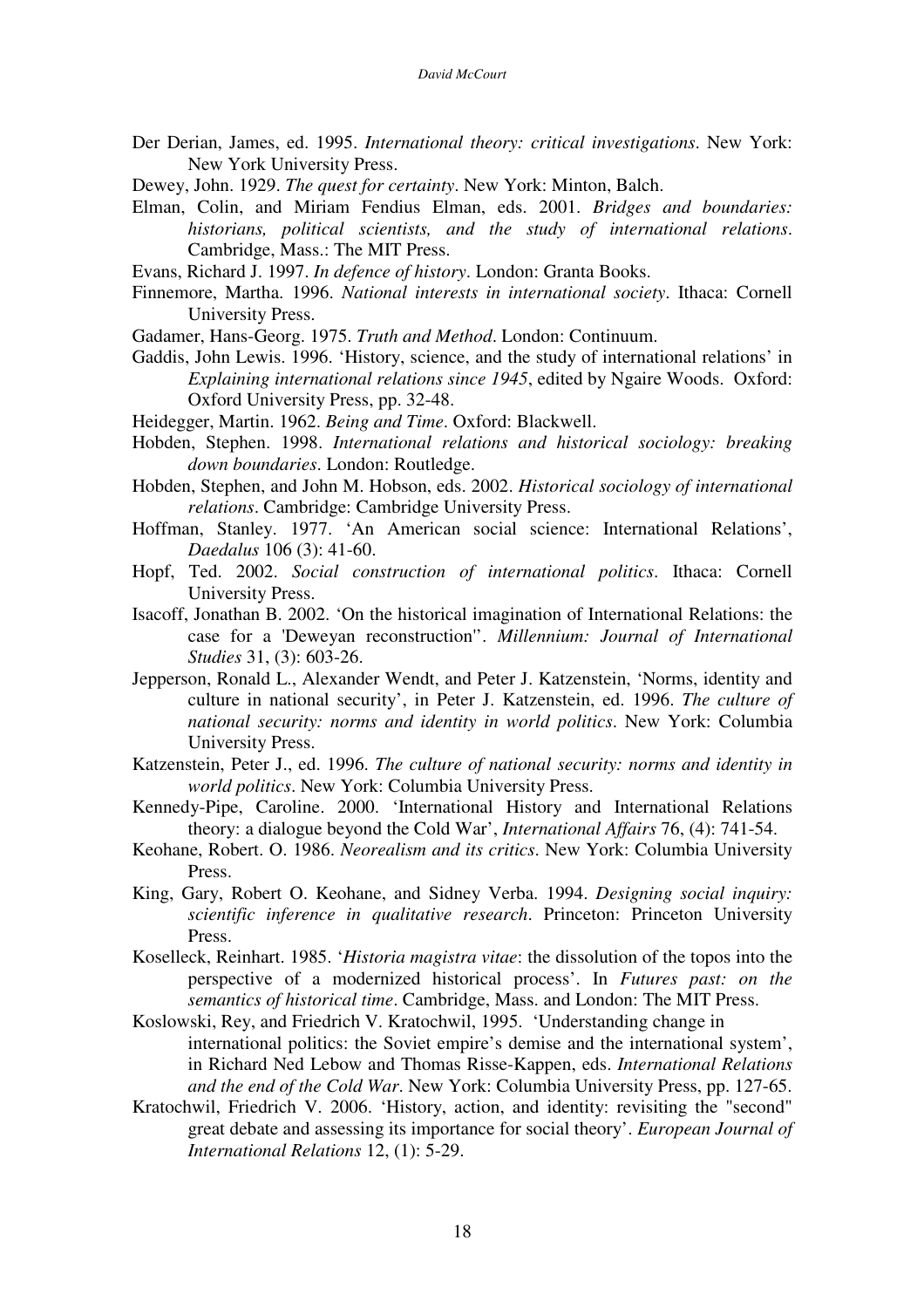- Kuhn, Thomas S. 1970. *The structure of scientific revolutions*, 2<sup>nd</sup> Ed. Chicago: Chicago University Press.
- Lebow, Richard Ned, and Thomas Risse-Kappen, eds. 1995. *International Relations and the end of the Cold War*. New York: Columbia University Press.
- Linklater, Andrew, and Hidemi Suganami. 2006. *The English School of International Relations: a contemporary reassessment*. Cambridge: Cambridge University Press.
- Lustick, Ian S. 1996. 'History, historiography, and Political Science: multiple historical records and the problem of selection bias'. *The American Political Science Review* 90, (3): 605-18.
- Martin, Michael, and Lee C. McIntyre, eds. 1994. *Readings in the philosophy of Social Science*. Cambridge, Mass. and London: The MIT Press.
- Mead, George Herbert. 1934. *Mind, self and society: from the standpoint of a social behaviorist*. Chicago and London: University of Chicago Press.
- Novick, Peter. 1988. *That noble dream: the "objectivity question" and the American historical profession*. Cambridge: Cambridge University Press.
- Oakeshott, Michael. 1933. *Experience and its modes*. Cambridge: Cambridge University Press.
- Owen, David. 2002. 'Re-orientating International Relations: on pragmatism, pluralism and practical reasoning'. *Millennium: Journal of International Studies* 31, (3): 653-73.
- Patomäki, Heikki, and Colin Wight. 2000. 'After postpositivism? The promises of critical realism'. *International Studies Quarterly* 44: 213-37.
- Pierson, Paul. 2004. *Politics in time: history, institutions, and social analysis*. Princeton and Oxford: Princeton University Press.
- Puchala, Donald. 2003. *Theory and history in international relations*. London: Routledge.
- Rorty, Richard. 1979. *Philosophy and the mirror of nature*. Princeton: Princeton University Press.
- Rosenberg, Justin. 2006. 'Why is there no international historical sociology?', *European Journal of International Relations* 12(3): 307-40.
- Ruggie, John. G. 1998. 'What makes the world hang together? Neo-utilitarianism and the social constructivist challenge', *International Organization* 52 (4): 855-85.
- Shapcott, Richard. 2000. 'Solidarism and after: global governance, international security and the normative 'turn' in International Relations', *Pacifica Review: Peace, Security and Global Change* 12 (1): 147-65.

\_\_\_\_\_\_\_\_. 2004. 'IR as practical philosophy: defining a 'classical approach'', *British Journal of Politics and International Relations* 6: 271-91.

- Smith, Steve. 2000. 'The discipline of international relations: still an American social science?' *British Journal of Politics and International Relations* 2 (3): 374-402.
- Smith, Steve, Ken Booth, and Marysia Zalewski, eds. 1996. *International theory: positivism and beyond*. Cambridge: Cambridge University Press.
- Sumida, Jon Tetsuro. 2001. 'The relationship of history and theory in *On War*: the Clausewitzian ideal and its implications'. *The Journal of Military History* 65 (2): 333-54.
- Smith, Thomas W. 1999. *History and International Relations*. London: Routledge.